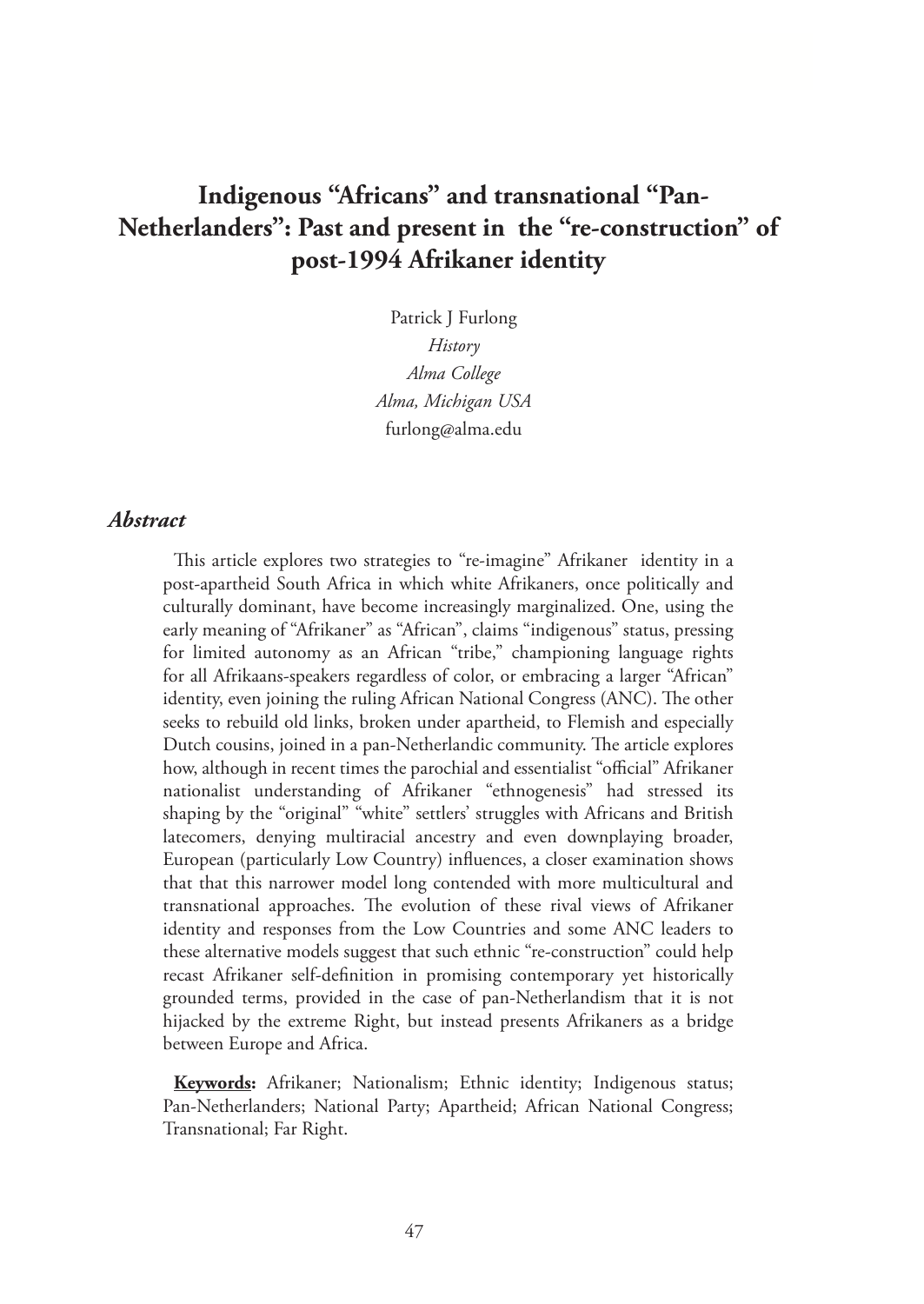# **Introduction**

In 1961, as apartheid approached its zenith, Afrikaners, descendants of 17th and 18th century Dutch, German, and French settlers, achieved their longsought South African republic, entrenching white rule and ending the last vestiges of British control. Announcing a referendum on the republic, Prime Minister and ruling National Party (NP) leader Hendrik Verwoerd presented breaking with the monarchy as ending intra-white division to build a "unity people" (*eenheids-volk*), which would surely be predominantly Afrikaner in character.1 For Afrikaners, Verwoerd noted, were "so strongly tied to this own fatherland",2 unlike the less numerous English-speaking whites. The name of the white suburb rising over the newly demolished Sophiatown African township epitomized that era: "Triomf."

Since 1994 a very different republic has emerged under African National Congress (ANC) rule. Afrikaners became increasingly marginalized, politically and culturally. Afrikaner control of the civil service disappeared as did the NP; with Afrikaans one of eleven rather than two official languages, English increasingly became the *lingua franca*. How could Afrikaners "reimagine" their identity in this new world? The degree and nature of interest in Afrikaner identity varied: some sank into apathy, some joined with white English-speaking liberals and likeminded others, some hoped for some kind of group rights or withdrew into their community; younger Afrikaners with transferrable skills began to emigrate.3 This article examines two quite different, contrasting approaches to rethinking Afrikaner identity, both deeply grounded in history: one claiming "indigenous" "African" status, the other looking to re-build transnational links with Europe's Low Countries broken under apartheid.

<sup>1</sup> See "Dr. HF Verwoerd kondig aan dat republiekwording praktiese politiek geword het, 20 Januarie 1960", FA van Jaarsveld, *100 Basiese dokumente by die studie van die Suid-Afrikaanse geskiedenis 1648-1961* (Cape Town, Nasionale Opvoedkundige Uitgewery, 1980), pp. 254-261.

<sup>2</sup> HF Verwoerd, "Feesrede by geleentheid van Krugerdag, Loubserpark, Kroonstad, 10 Oktober 1960", AN Pelzer (Ed.), *Verwoerd aan die woord: Toesprake 1948-1966* (Pretoria, Afrikaanse Pers-Boekhandel, 1966), p. 389.

<sup>3</sup> See for instance the nuanced, theoretically-grounded discussion of shifting, often multiple Afrikaner identities in T Blaser, "A new South African imaginary; Nation building and Afrikaners in post-apartheid South Africa", *South African Historical Journal,* 51, 2004, pp. 179-198.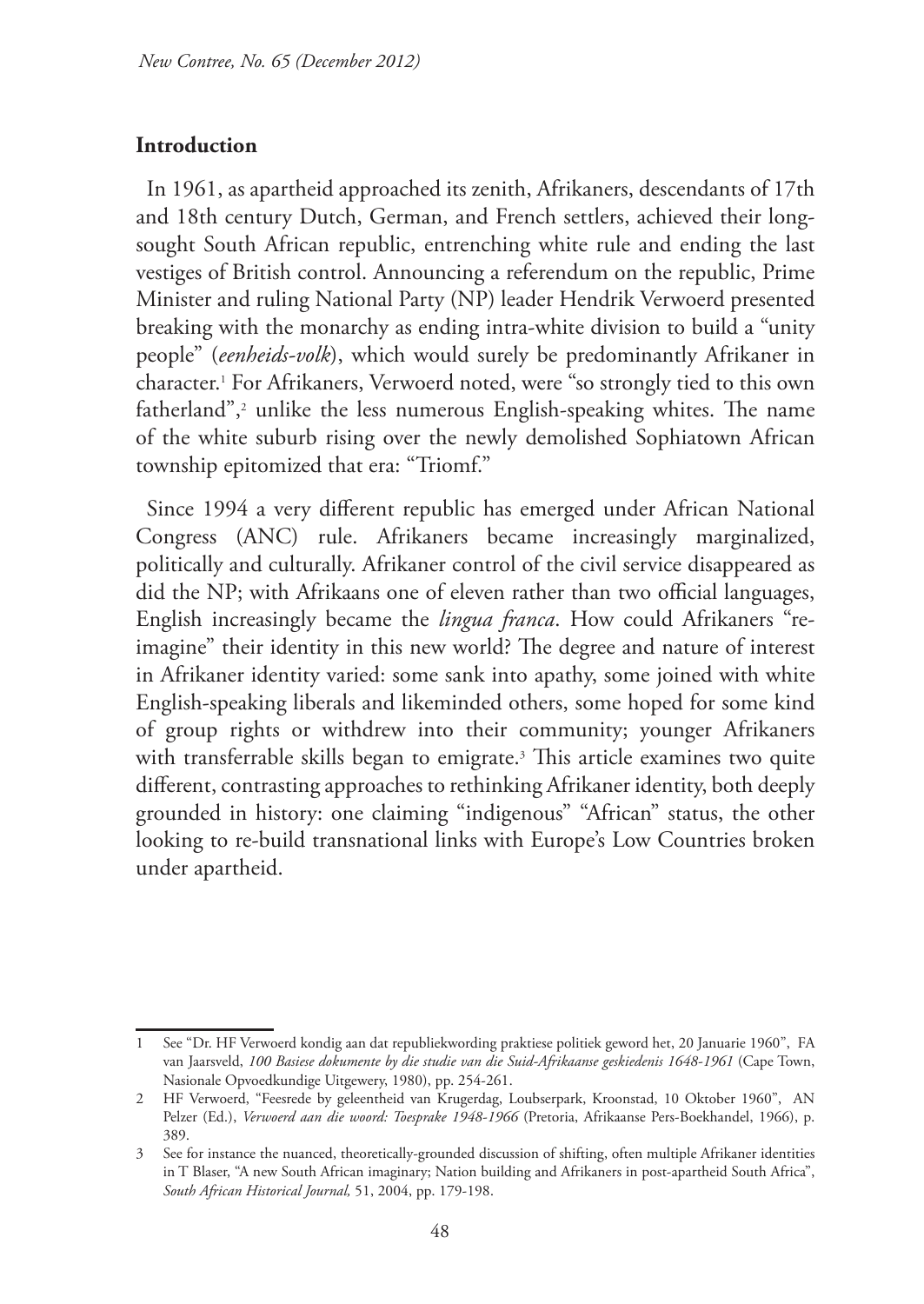## **The essentialist view of Afrikaner "ethnogenesis" and identity**

Superficially, both last approaches were novel: essentialist, parochial assumptions long undergirded "official" views on Afrikaner "ethnogenesis," stressing its shaping by the "original" white settlers' struggles with Africans and British latecomers. In *500 Years*, a staple 1970s "approved" history textbook, CR Kotzé claimed that when Britain occupied the Cape a second time in 1806, the "Cape Dutch", left by the Dutch East India Company to open the interior and protect themselves from the indigenous peoples, "had already acquired the characteristics of an embryo nation".4 By 1908 Daniël Malan, who as NP Prime Minister in 1948 introduced apartheid, was telling the Afrikaanse Taalvereniging (Afrikaans Language Union) that in South Africa, whereas complex Dutch had an unnatural, forced existence, Afrikaans (its local variant, which had replaced it as a spoken language) lived in the heart and mouth of the (Afrikaner) people.5 As Gerrit Schutte notes, despite Afrikaners' gratitude for Dutch help in the Anglo-Boer wars, they "moved away from Holland" as Afrikaans replaced Dutch even in writing and they increasingly stressed differences from the Dutch; the new Afrikaner histories published in the 1920s and 1930s stressed the oppression of Company rule and Dutch officials' unpopularity in the old Boer Transvaal republic.6 When in 1940 Hitler invaded the Netherlands and Belgium, with its related Flemings, the Cape Town NP daily *Die Burger* rejected Prime Minister Jan Smuts's claim that the Netherlands was Afrikaner "sacred ground", arguing that, unlike English-speakers, for Afrikaners, with as much German and French as Dutch ancestry, such "home" sentiment was "unnatural";7 Afrikaners purportedly knew only one fatherland, unlike a British imperialist, or German or Dutch colonist.8

 As for being "indigenous Africans", the post-1948 *apartheid* laws distanced Afrikaners yet more than already was true even from their Afrikaans-speaking mixed Coloured cousins. Even in the early 1960s, when the winds of change in Africa led to repackaging apartheid as "separate development", Verwoerd's newfound pragmatism was limited to accommodating English-speakers in a

<sup>4</sup> CR Kotzé, "A New Regime, 1806-1834", CFJ Muller (Ed.), *Five hundred years: A history of South Africa* (Pretoria and Cape Town, Academica, 1969), p. 125.

<sup>5</sup> DF Malan, "Dit is ons ernst", 13 August 1908, SW Pienaar with JJJ Scholtz (Eds), *Glo in u volk: Dr. DF Malan as redenaar* (Cape Town, Tafelberg, 1964), p. 173.

<sup>6</sup> GJ Schutte, "The place of Dutch historians in South African historiography," *African Historical Review,* 39, 2007, pp. 29-30.

<sup>7</sup> Editorial, "Nederland en Suid-Afrika", *Die Burger*, 11 May 1940, p. 6.

<sup>8</sup> Editorial, "Wanbegrippe", *Die Burger*, 13 May 1940, p. 6.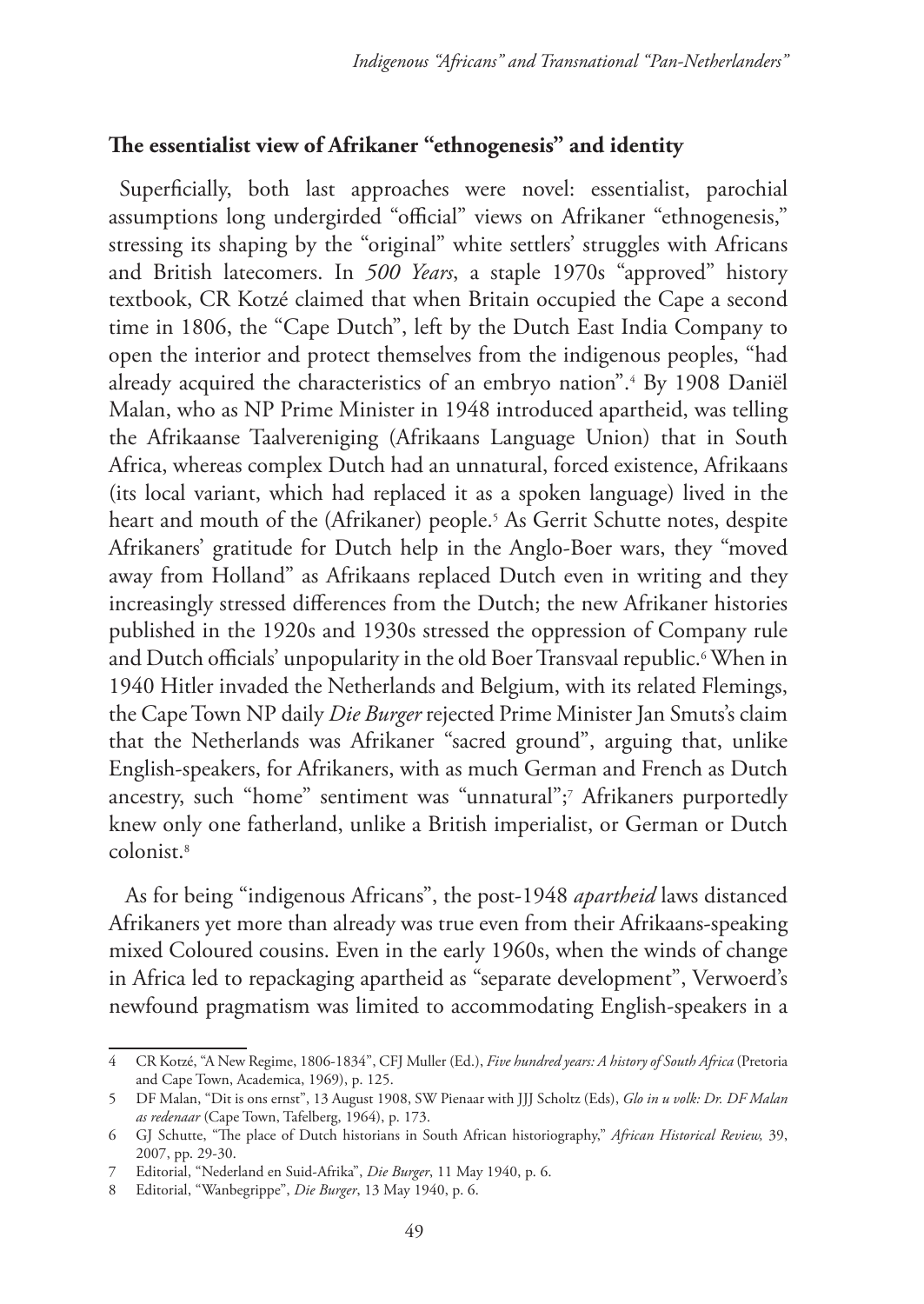broader white nationalism.

#### **A closer look: The fluid nature of early Afrikaner identity**

Yet, a closer look shows that the construction of Afrikaner identity had long been more fluid, oscillating between being "an outpost of Europe", focused on the Dutch, less so German or French *stamland* (land of origin), and the literal meaning of "Afrikaner": "African". Peter Kapp has noted the complexity of early identities at the Cape and the difficulty in determining how much of later Afrikaner identity was evident before the 1795 first British occupation.9 The contested nature of the emergence of "national" or "ethnic' identity is hardly peculiar to South African studies.<sup>10</sup> Nor, as Jeffrey Butler points out, does the added class dimension which Marxist historians such as Dan O'Meara have added to analyses of Afrikaner nationalism overcome such problems in determining the emergence of identity: showing for instance how Transvaal farmers abandoned the United Party for the NP prior to the 1948 apartheid election does not explain why it was Afrikaner farmers, rather than all white farmers, who did so.<sup>11</sup>

Hermann Giliomee points out that Afrikaner ancestors in the 17th and 18th century Cape usually called themselves "burghers" (citizens), "Christians", or "Dutchmen".12 Adam Tas, the earliest Afrikaner nationalist hero, was a newcomer who still saw the Netherlands as his homeland;13 he and his supporters' 1706 "complaint" against Governor WA van der Stel stressed loyalty as "freeborn persons and subjects" of the Dutch Estates-General (parliament).14 In 1778 the "Cape Patriots," the next key actors in the nationalist pantheon, expressed criticism of Company abuses as "free citizens

<sup>9</sup> PH Kapp, "Die VOC-tydperk en die ontwikkeling van identiteitsbewussyne aan die Kaap", *Historia,* 47, 2002, pp. 709-738.

<sup>10</sup> See for instance EJ Hobsbawm, *Nations and nationalism since 1780: Programme, myth, reality* (Cambridge and New York, Cambridge University Press, 2nd ed. 1992); A Hastings, *The construction of nationhood: Ethnicity, religion and nationalism* (Cambridge and New York, Cambridge University Press, 1997); PJ Geary, *The myth of nations: The medieval origins of Europe* (Princeton, New Jersey, and Oxford, Princeton University Press, 2002).

<sup>11</sup> See J Butler, "Afrikaner women and the creation of ethnicity in a small South African town, 1902-1950", L Vail, (Ed.), *The creation of tribalism in Southern Africa* (Berkeley and Los Angeles, University of California Press, 1989), p. 58.

<sup>12</sup> H Giliomee, *The Afrikaners: Biography of a people* (Cape Town, Tafelberg, 2009), p. 50.

<sup>13</sup> "Introduction" in A du Toit and H Giliomee (Eds)., *Afrikaner political thought: Analysis & documents,Vol. 1, 1780-1850* (Berkeley and Los Angeles, University of California Press, 1983), p. xxx.

<sup>14</sup> "Klagskrif van die Kaapse koloniste aan die Here XVII teen WA van der Stel," FA Van Jaarsveld (Ed.), *Honderd basiese dokumente...* pp. 12-24.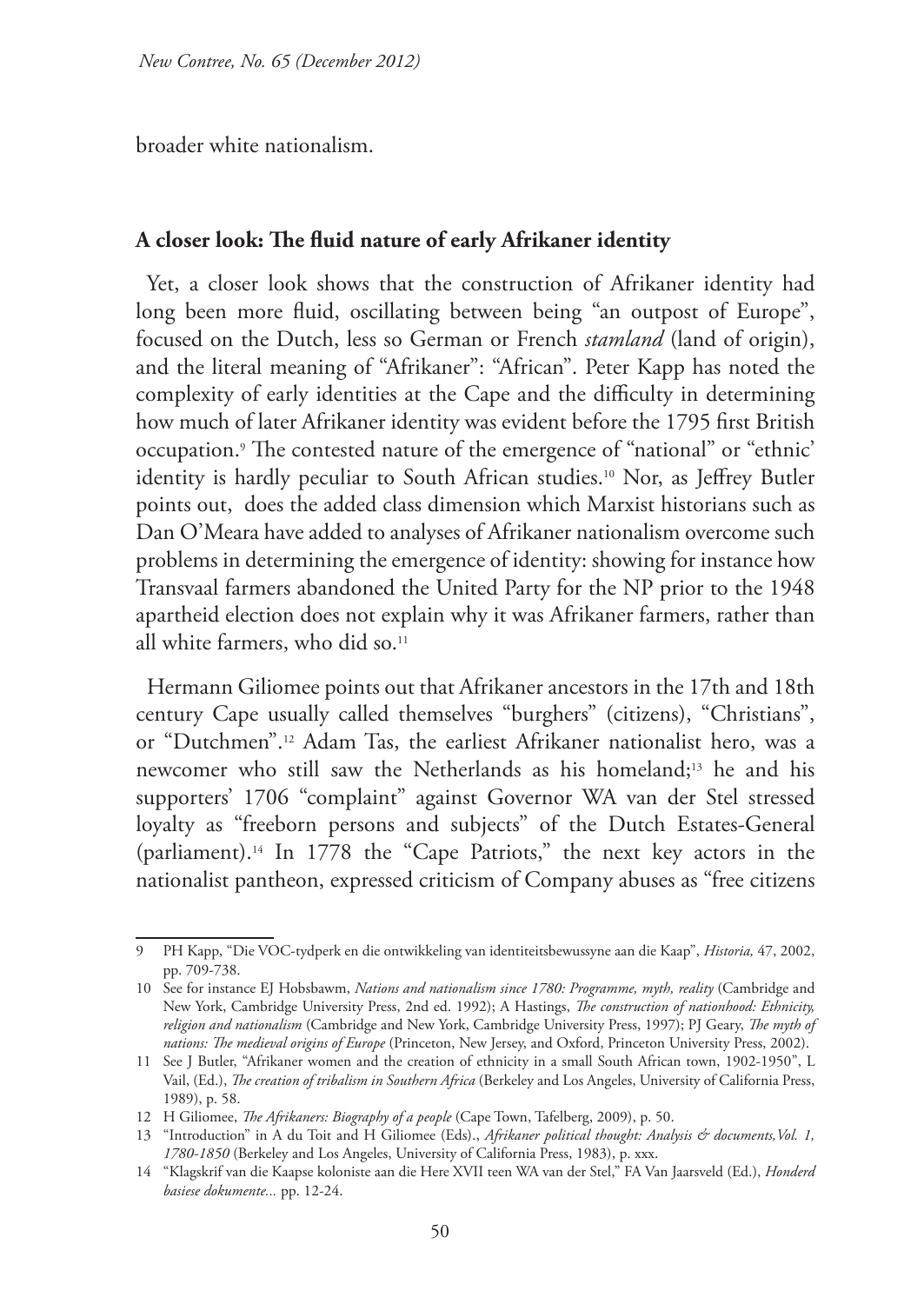of the united Netherlands."15

Yet, as Giliomee notes, the term "Afrikaander", "Afrikaner", or "Africaan", applied to Cape-born settlers, had appeared already in 1707 when Hendrik Biebouw, an unruly young man, protested as an "Afrikaander" against a magistrate's thrashing.16 However, the term usually meant an indigenous African or child of Africans, non-indigenous slaves or "free blacks"; André du Toit argues that into the 19th century "Afrikaander" usually meant a person of "mixed race", but increasingly in the 1800s outsiders used it, albeit pejoratively, to describe a Cape-born Afrikaans-speaking colonist.17 Giliomee too notes that it sometimes recurred in Biebouw's sense, becoming quite common by the late 18th century to designate settlers no longer seeing themselves as Dutch, German, or French.18 Yet, given substantial partly "non-European", including Malagasy and East African, ancestry, chiefly via unions with slave women,<sup>19</sup> the earlier usage fit many settlers too - despite the increasing denial of such mixed origins. As for the Dutch connection, settler identity, rooted both in Africa and Europe, was so fluid that even the Cape Patriots called themselves "Africaners",<sup>20</sup> or the Cape their "fatherland",<sup>21</sup> yet claimed that, unlike the rebellious American colonists, redressing their grievances would produce gratitude, "passed on from generation to generation. And so the free name of the Netherlands will be perpetuated in Africa!"<sup>22</sup>

This fluidity persisted after the British occupied the Cape, leading to the 1830s Great Trek by many Boers (farmers), who set up the Orange Free State and Transvaal republics in the interior. British immigration and the end of Dutch rule increased the sense of being a distinct community, reinforced by growing divergence between Netherlandic Dutch and "Afrikaans", spoken by Afrikaners and the mixed population which would become known as the

<sup>15</sup> A Du Toit and HB Giliomee (Eds.), *Afrikaner political thought...*, pp. 252-253.

<sup>16</sup> H Giliomee, *The Afrikaners*..., pp. 22-23.

<sup>17</sup> A Du Toit, "'Afrikaander circa 1600': Reflections and suggestions regarding the origins and fate of Afrikaner nationalism," *South African Historical Journal,* 60, December 2008, p. 567.

<sup>18</sup> Giliomee, *The Afrikaners...*, p. 51.

<sup>19</sup> See H Heese, *Groep sonder grense (Die rol en status van die gemengde bevolking aan die Kaap, 1652-1795)* (Bellville, Western Cape Institute for Historical Research, University of the Western Cape, 1984); H Giliomee, *The Afrikaners...*, pp. 50-51; R Elphick and R Shell, "Intergroup relations: Khoikhoi, settlers, slaves and free blacks, 1652-1795," R Elphick and H Giliomee (eds.), *The shaping of South African society, 1652-1840* (Middletown, Connecticut, Wesleyan University Press, 1988), pp. 194-204.

<sup>20</sup> H Giliomee, *The Afrikaners...*, p. 52.

<sup>21</sup> CFJ Muller, *Die oorsprong van die Groot Trek* (Cape Town, Tafelberg, 1974), p. 210.

<sup>22</sup> Letter in *De Post van de Neder Rhijn*, including copy of 1784 proposition, in A du Toit and H Giliomee, (Eds), *Afrikaner political thought...,* pp. 262-264. On the mix of Patriot influences from the Enlightenment and Dutch political developments as well as local Cape issues, see G Schutte, "Company and colonists at the Cape," R Elphick and H Giliomee (eds.), *The shaping of South African society*..., pp. 312-313.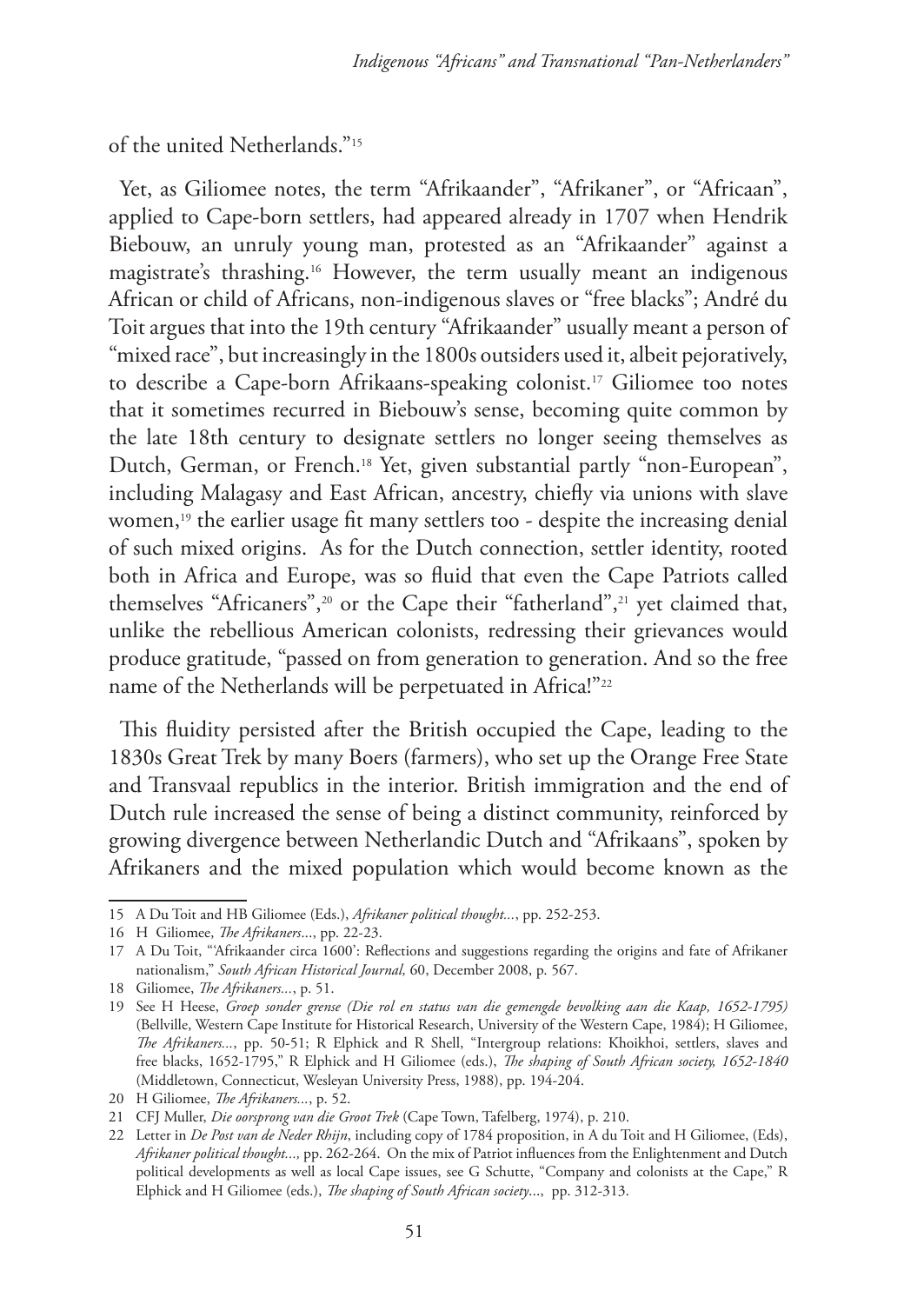Cape Coloureds. However, the new states split loyalties between the various territories, while language varied from something close to Dutch to the *patois* of poor Afrikaners and "Coloureds".23 Moreover, limited educational infrastructure meant that Afrikaners long had to import most clergy, teachers, lawyers, merchants, and journalists: most Cape Reformed Church clergy came from Scotland, while most officials in the Transvaal "South African Republic" came from the Netherlands.<sup>24</sup>

#### **The Low Countries and nascent Afrikaner nationalism**

Although hostility to such outsiders fed some pan-Afrikaner political mobilization in an aspiring middle class, cultural and religious links to the Low Country *stamland* survived and grew amid British imperialist pressure on the republics. Visiting the Netherlands, even SJ du Toit, who led the Cape Afrikaans language-based movement of "real Afrikaanders", as opposed to ones with "English" or "Hollands" hearts,<sup>25</sup> was so impressed by Dutch politician Abraham Kuyper,<sup>26</sup> that the 1882 proposed program for Du Toit's Afrikaner Bond (Afrikaner Union) party was a near-copy of that of Kuyper's Anti-Revolutionary Party.27 When in 1880 Boers rebelled against British occupation of the Transvaal and in 1899 again took up arms against Britain, many Dutch backed the notion of a common "blood bond" advanced by the Nederlandsch Zuid-Afrikaansche Vereeniging (Dutch-South African Union), founded in 1881.<sup>28</sup>

Even in Catholic Belgium many Flemish companies and streets adopted Transvaal names and Flemish nationalists raised funds for Boer war victims.29

<sup>23</sup> I Hofmeyer, "Building a nation from words: Afrikaans language, literature, and ethnic identity, 1902-1924,", S Marks and S Trapido (Eds), *The politics of race, class & nationalism in twentieth century South Africa* (London and New York, Longman, 1987), pp. 96-97.

<sup>24</sup> "Introduction", A Du Toit and H Giliomee (Eds), *Afrikaner political thought...*, p. xxiv.

<sup>25</sup> See "Manifes: Die genootskap van regte Afrikaanders groet al hulle landgenote en wens hulle vrede", published in first issue of *Die Afrikaanse Patriot*, 15 January 1876, PJ Nienaber (Ed.), *Notules van die genootskap van regte Afrikaners 1875-1878* (Cape Town, Tafelberg, 1974), p. 61.

<sup>26</sup> H Giliomee, *The Afrikaners...*, p. 215.

<sup>27</sup> GJ Schutte, "The place of Dutch historians in South African historiography", *African Historical Review,* 39, 2007, pp. 28-29.

<sup>28</sup> G Klein, "Nederland tegen apartheid: The role of anti-apartheid organisations 1960-1990", *Journal for Contemporary History,* 29, June 2004, 43-46; see also GJ Schutte, "The *Vrije Universiteit* and South Africa: 125 years of sentiments and good faith", G Schutte and H Wels (Eds), *The Vrije Universiteit and South Africa, from 1880 to the present and towards the future: Images, practice and policies* (Amsterdam, Rozenberg, 2005), pp. 13- 14.

<sup>29</sup> N Morgan, "'Voor Vlaanderen Alles, Al Kwam het van de Duivel': Verwysings na Afrikaner stambroers en -verraaiers in Cyriel Verschaeve se `Oorlogsindrukken' en ander tekste", *Historia,* 48, May 2003, pp. 250-253.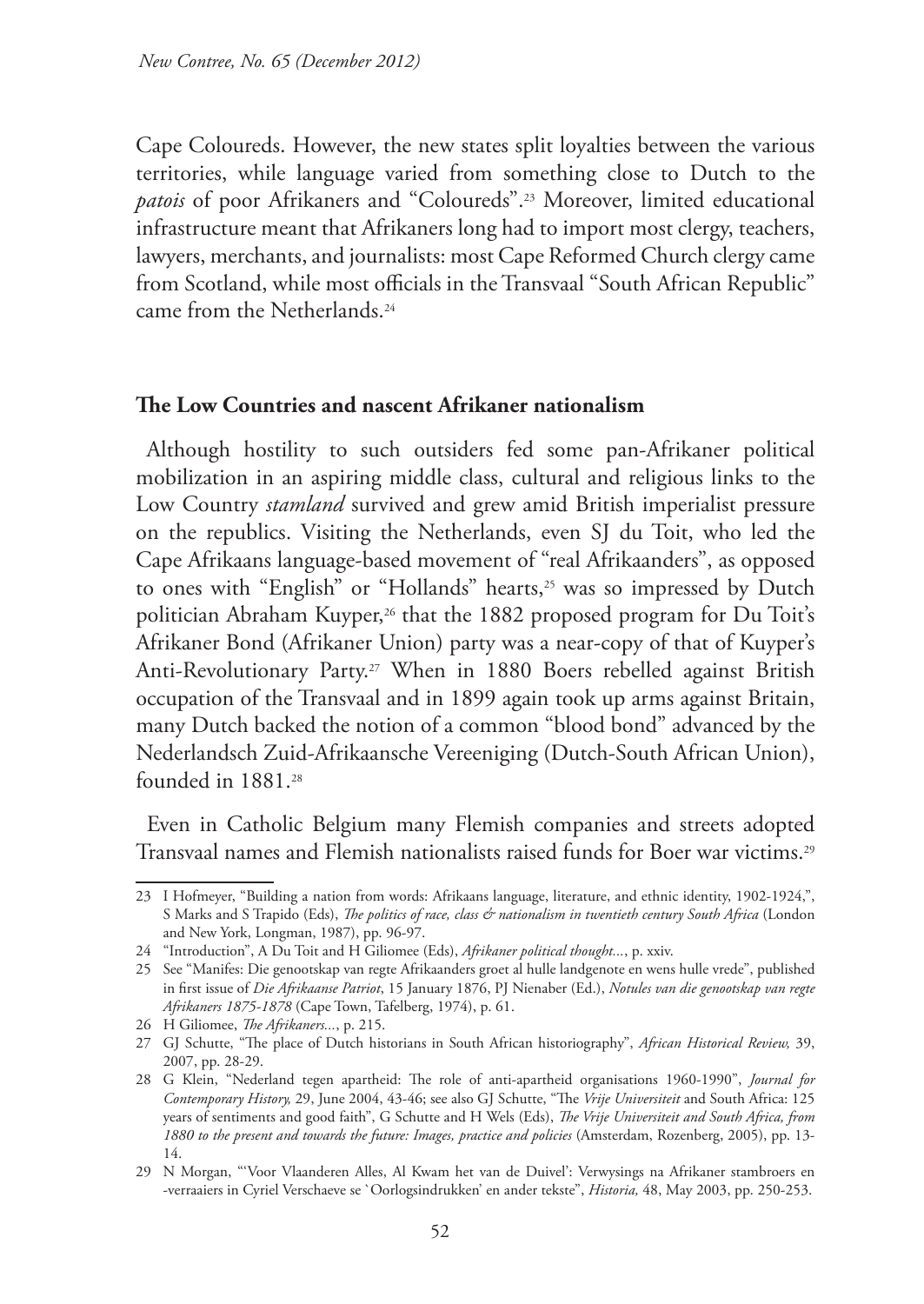Many Afrikaner intellectuals and professionals, especially after the Anglo-Boer wars, now pursued higher education and, even after founding their own universities, did at least their post-graduate studies in the Netherlands.30 The *stamland* link was strengthened by Low Country immigrants such as Arnoldus Pannevis, who promoted Afrikaans, and JWG van Oordt, one of several late 19th century Dutch historians who promoted an Afrikaner national awareness.31 JBM Hertzog, who in 1914 would found the National Party, had backed Transvaal president Paul Kruger's appointing many Dutch immigrants as officials precisely so as to build on Afrikaners' *Diets* (pan-Netherlandic) background.32

# **"White" but not "European": Redefining Afrikaner identity in the apartheid era**

After the 1910 unification of South Africa, sympathy in some Afrikaner nationalist quarters with Germany threatened to eclipse the Dutch connection, particularly in the 1930s, when nationalist figures such as Hans van Rensburg, Nico Diederichs, and Piet Meyer were drawn to elements of national socialism.33 During the Second World War, when the most militant nationalists hoped for a German victory, such sentiments were in tension with the views of others, such as Daniël Malan, who favored neutrality. For the latter, South Africa's interests "demanded that it keep itself far from Europe's wars".34

In 1946 NP leader Daniël Malan asked Eric Louw, later his Foreign Minister, to write a piece for overseas newspapers; Louw's draft, framed around not being dragged into conflicts by Britain, repeatedly stressed how, unlike most

<sup>30</sup> GJ Schutte, "The place of Dutch historians...", *African Historical Review,* 39, 2007, pp. 31-32; HB Thom, *DF Malan* (Cape Town, Tafelberg: 1980), pp. 29-30; P Meyer, *Nog nie ver genoeg nie: 'n Persoonlike rekenskap van vyftig jaar georganiseerde Afrikanerskap* (Johannesburg and Cape Town, Perskor, 1984), p. 13; GJ Schutte, "The *Vrije Universiteit* and South Africa...", G Schutte and H Wels (Eds), *The Vrije Universiteit and South Africa...*, p.14; C Marx, *Oxwagon sentinel: Radical Afrikaner nationalism and the history of the Ossewabrandwag* (Pretoria, University of South Africa Press, 2008), p. 197.

<sup>31</sup> GJ Schutte, "The Netherlands, cradle of apartheid?" *Ethnic and Racial Studies,* 10, October 1987, pp. 407-411; GJ Schutte, "The place of Dutch historians...", *African Historical Review,* 39, 2007, p. 26; FA van Jaarsveld, "Die ontstaan van die Afrikaanse geskiedskrywing,", FA van Jaarsveld (Ed.), *Geskiedkundige verkenninge* (Pretoria, Van Schaik, 1974), pp. 48-50.

<sup>32</sup> JH Le Roux, PW Coetzer, and AH Marais (Eds), *Generaal J.B.M. Hertzog: Sy strewe en stryd*, Vol. I (Johannesburg and Cape Town, Perskor, c1987), pp. 15-24.

<sup>33</sup> See PJ Furlong, *Between crown and swastika: The impact of the radical right on the Afrikaner Nationalist movement in the Fascist era* (Hanover, New Hampshire and London, University Press of New England, 1991), pp. 78-82.

<sup>34</sup> Editorial ,"Nederland en Suid-Afrika", *Die Burger*, 11 May 1940, p. 6.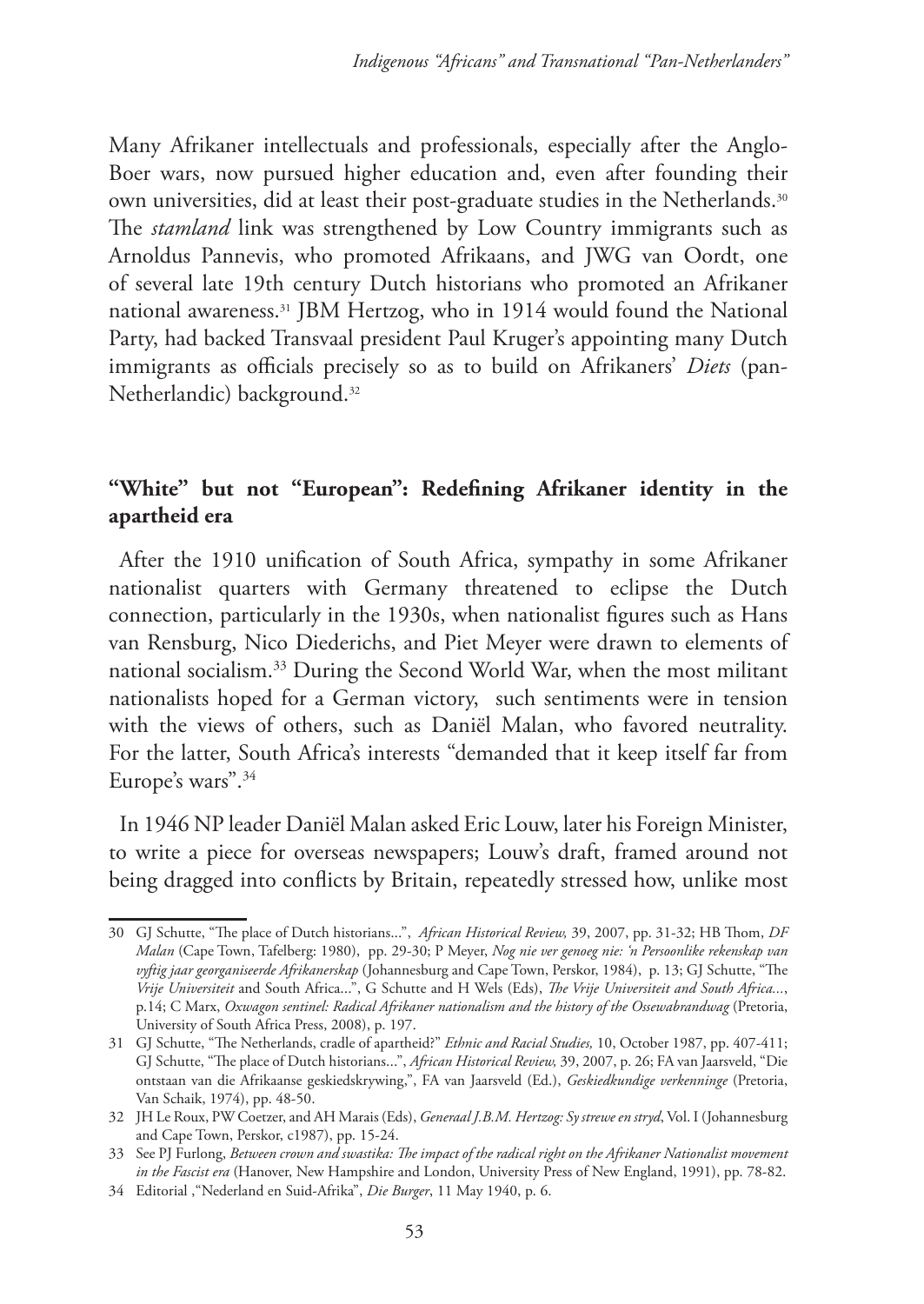English-speaking South Africans, the Afrikaner had "long since severed the sentimental and racial ties which bound him to the lands of his forebears... He is purely a South African".35 Yet, Louw was too much the segregationist to mean a South African identity which included blacks, likening Afrikaners to European immigrants to the United States, who became "full-blooded Americans".36 Even the 19th century Afrikaans language movement had rejected embracing "Coloured" Afrikaans-speakers.<sup>37</sup>

Under apartheid, from 1948 the NP would seek to segregate them almost as rigidly as were black Africans. For instance, the Group Areas Act mandated residential segregation even in areas of Cape Town in which Coloureds and whites had long lived alongside each other. Similarly, the new government expanded a 1927 law which had outlawed extra-marital sexual relations between whites and Africans, prohibiting both marriages and sexual relations between whites and all others; the vast majority of such relationships involved whites and Coloureds.<sup>38</sup>

In the apartheid era defining the nature of Afrikaner "Africanness" remained mired in the prejudices of white South African politics. Ex-President FW de Klerk recalled how, as a 1950s leader in the Afrikaanse Studentebond (Afrikaner Student Union), Afrikaner nationalists could not resolve disagreement between hardliners chiefly loyal to the "Afrikaner nation" and those wanting "balance between loyalty to South Africa and... to the Afrikaans people".39 Yet, as De Klerk concedes, "At that time we did not regard non-white South Africans as part of the South African nation".40 Piet Meyer, who led the influential Afrikaner Broederbond (Brothers' Union), warned in 1966 that a new NP emphasis on Afrikaner-English integration (subject to English-speaking whites backing apartheid and a white republic) threatened a "liberalistic" Western influence, negatively affecting "survival of the Afrikaner nation as an indigenous, separate and independent Western

<sup>35</sup> JS Gericke Library, University of Stellenbosch, Special Collections, DF Malan Collection (DFMC), Reference 1/1/2241: Letter: E Louw to DF Malan, 3 September 1946, accompanying copy, typescript draft, "The Republican issue in South African politics: The National Party's viewpoint", pp. 2, 3, 8.

<sup>36</sup> DFMC: 1/1/2241, E Louw, draft ,"The Republican issue in South African politics...", p. 8.

<sup>37</sup> H Giliomee, "The beginnings of Afrikaner ethnic consciousness 1850-1915", L Vail (Ed.), *The creation of tribalism in Southern Africa....,* pp. 34-35.

<sup>38</sup> D Joubert, *Met iemand van 'n ander kleur: Beskouings en wetgewing oor ontug* (Cape Town, Tafelberg, 1974), p. 3.

<sup>39</sup> FW de Klerk, *The last Trek: A new beginning* (London, Macmillan, 1998), p. 27.

<sup>40</sup> FW de Klerk, *The last Trek*..., p. 28.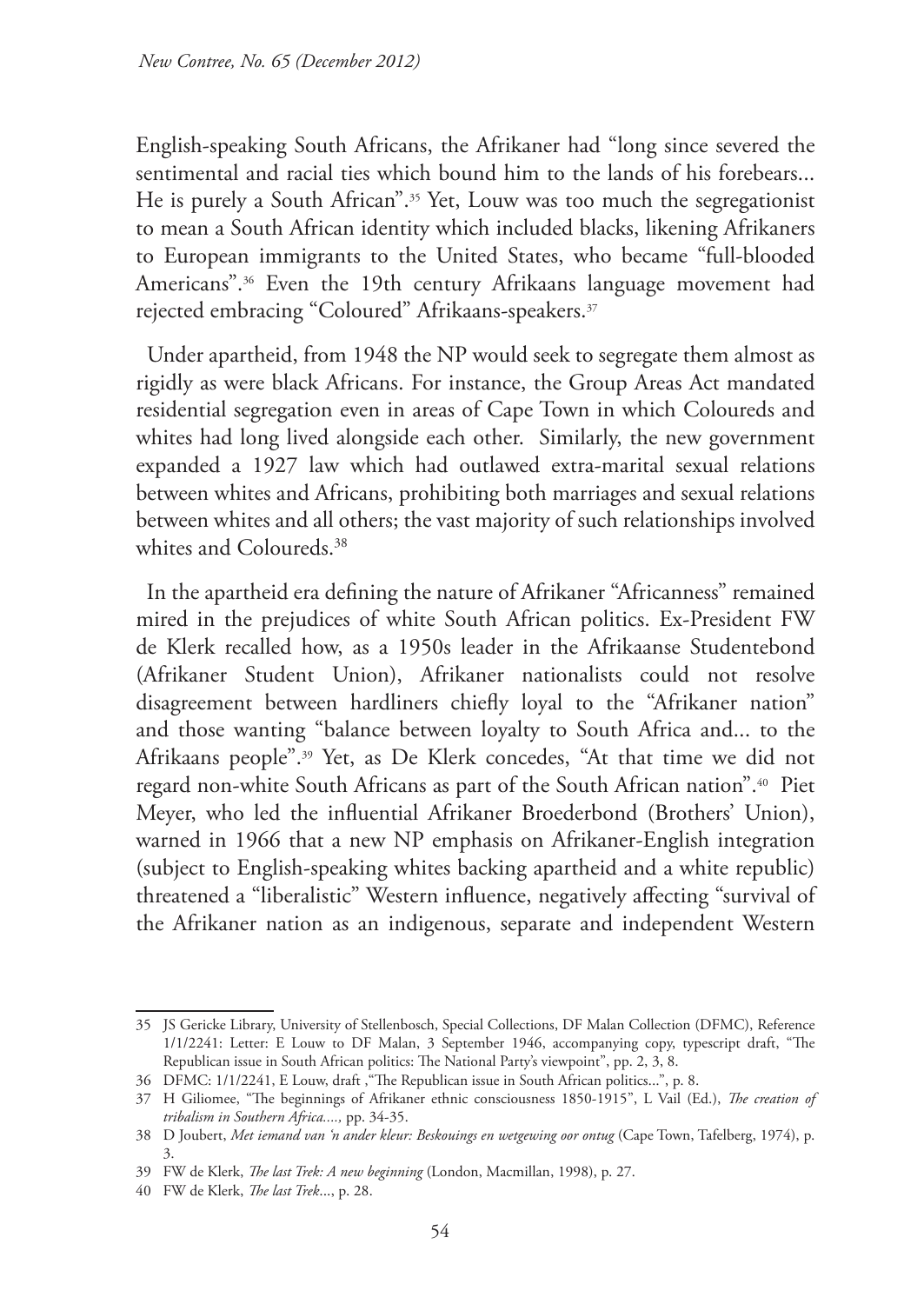cultural community in Africa".41 Thus, he sought to balance the notion of Afrikaners being "indigenous" yet at the same time "Western" (provided that "liberalism" was kept at bay).

Still, as NP apartheid replaced colonial-style segregation, official discourse shifted from "European" and "non-European" to "white" and "non-white". In a 1924 speech NP founder JBM Hertzog had insisted that its policy was based on maintaining "existence of the European population and of the European civilization", underlining the limits of Afrikaner "indigenization".42 By the time of the apartheid-oriented 1948 NP election manifesto, the language had shifted to "maintenance and protection of the white population of our land as a pure white race".43 While the manifesto distinguished between whites and "indigenous racial groups", this clear shift in language perhaps reflected growing estrangement from a Europe increasingly rejecting colonialism, settler rule, and especially, "racial" segregation.

Afrikaner historian Floris van Jaarsveld argued that the post-1945 anticolonial pan-African tide at the United Nations gave white South Africans an "Africa consciousness".44 In the 1960s Verwoerd, then Prime Minister, believed that a focus on "separate development" (offering autonomy and eventual "independence" for the residual African reserves), while proclaiming "white South Africa" an anti-Communist bastion of "Western civilization" would improve critical Western countries' views of his government.<sup>45</sup> By 1975 NP hardliner Andries Treurnicht (who in 1982 led a far Right split from the by then "reformist" NP) showed how much still further younger, more moderate Afrikaners had moved when he complained that they were torn between claiming to be as much of Africa as a Zambian or Congolese, part of "an Africa people, the Afrikaner people", yet wanting to belong to the wider Western world, with which Afrikaners were in collision, due to what he argued was the "liberalistic" tendency to deny a place for a specifically Afrikaner consciousness.46

<sup>41</sup> Annexure J, "Speech by Dr Piet J Meyer Chairman of the Broederbond at the Bondsraad Bloemfontein October 3, 1966", JHP Serfontein, *Brotherhood of Power: An Exposé of the Secret Afrikaner Broederbond* (Bloomington, Indiana and London, Indiana University Press, 1978), pp. 230-242.

<sup>42</sup> JBM Hertzog, "Toespraak: Aanval op genl. JC Smuts en program van aksie van NP", FJ du Toit Spies, DW Krüger and JJ Oberholster, (Eds), *Die Hertzogtoesprake, deel 4: April 1918-Junie 1924* (Johannesburg:, Perskor, 1977), p. 169.

<sup>43</sup> WA Kleynhans, (Ed..), *Suid-Afrikaanse Algemene Verkiesingsmanifeste 1910-1981* (Pretoria, UNISA, 1987), p. 335.

<sup>44</sup> FA Van Jaarsveld, "Eietydse Geskiedenis", FA Van Jaarsveld (ed.), *Geskiedkundige verkenninge,* p. 113.

<sup>45</sup> RF Kenney, *Architect of apartheid: HF Verwoerd: An appraisal* (Johannesburg, Jonathan Ball, 1980), p. 246.

<sup>46</sup> A Treurnicht, *Credo van 'n Afrikaner* (Cape Town, Tafelberg, 1975), p. 106.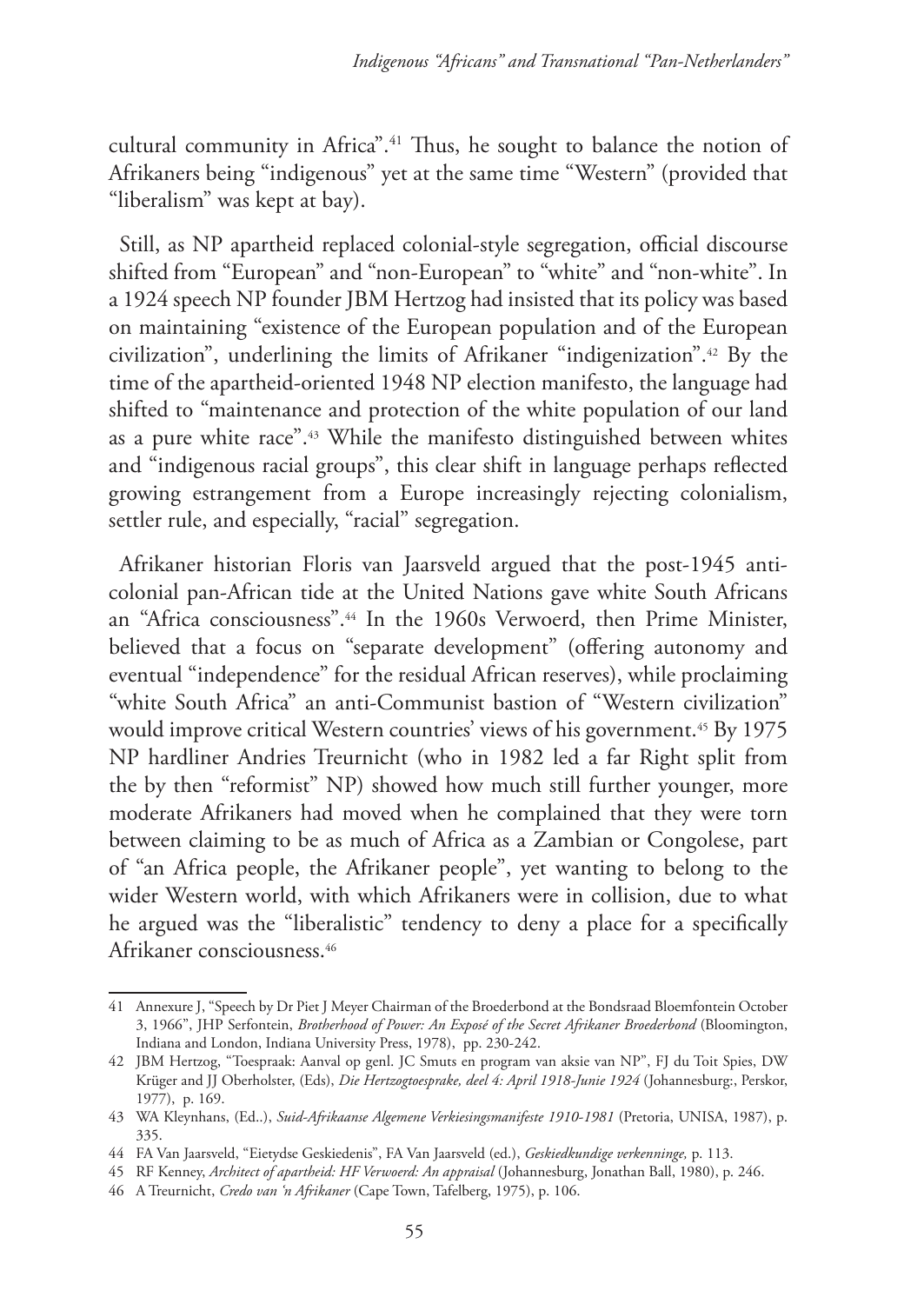In a post-colonial world many Afrikaners concluded that the only hope for preserving an Afrikaner-dominated state was to reaffirm their not being just "settlers", who could be persuaded to go "home", like elsewhere in Africa, but Africa's "white tribe", with no other home, living alongside other African communities, however separately. Already in 1960 Verwoerd, replying to British Prime Minister Harold Macmillan's "Winds of Change" speech, had declared that "We call ourselves Europeans but in reality we represent the whites of Africa" and that the trend toward independence in Africa meant not only being just to the "black man of Africa", but also to the "white man of Africa."47 By 1971 Prime Minister BJ Vorster could go so far as to tell a rural NP rally:48

...for too long we described ourselves to the world outside as Europeans. We are not Europeans, we are of Africa like any other person is of Africa. Africa is our land of birth. Here in Africa we shall die.

Yet, no matter how much such Nationalists upheld both an "African" identity and Afrikaner rule, justifying "independence" for poor, fragmented black African "homelands" as "separate freedoms" for other Africans, they could not similarly mask the sentiment behind excluding mixed race "Coloureds", lacking even such territory, from a common polity. Treurnicht complained that some "thoughtlessly" termed them "brown Afrikaners", but that they could not overcome "ethnological, psychological, and sociological" differences, expressed, he argued, also in different Afrikaans, even among the well-educated.49 However, by the 1980s limited reforms promoted by NP leader PW Botha forced Nationalists to work with an accommodating minority of "Coloured" and Indian-descended politicians in a "tricameral" parliament. Pragmatists such as Botha's successor FW de Klerk, who from 1990 oversaw the NP shift to non-racialism, were becoming convinced that the former not only spoke Afrikaners' language, but shared their culture, opening the way for accepting far greater changes after De Klerk announced the unbanning of the ANC and other restricted political groups in 1990.<sup>50</sup>

<sup>47</sup> AN Pelzer (Ed.) *Verwoerd aan die Woord...*, p. 319.

<sup>48</sup> O Geyser (Ed.), *Adv. BJ Vorster: Geredigeerde toesprake van die sewende eerste minister van Suid-Afrika: Deel 1 1953-1974* (Bloemfontein, Instituut vir Eietydse Geskiedenis, 1976), p. 179.

<sup>49</sup> A Treurnicht, *Credo van 'n Afrikaner*, p. 19.

<sup>50</sup> FW De Klerk, *The last Trek...*, pp. 96-97.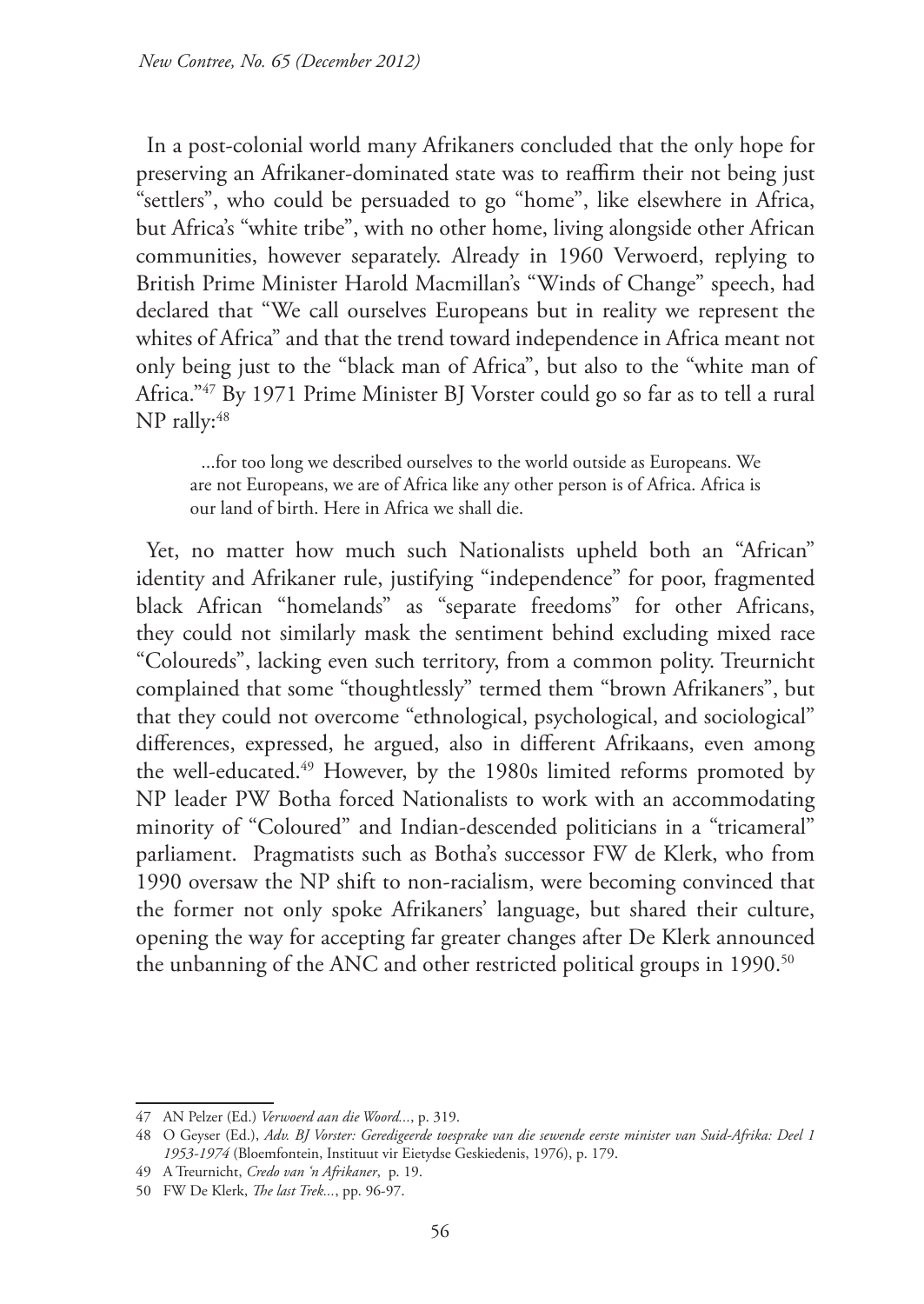## **The post-apartheid crisis: Reclaiming "Africanness"**

The Botha era reforms did not halt the growing global isolation of South Africa, as even the United States imposed economic sanctions against it. The Dutch, despite their old links to South Africa, had taken a notably hard line. One reason was that many Dutch opponents of apartheid believed, despite the many differences between the two political systems, that it echoed the Nazism which they had experienced under German wartime occupation.<sup>51</sup> Not until 1998, four years after the first post-apartheid elections, did the Dutch government renew its 1953 cultural accord with South Africa, which the Netherlands had terminated in 1981 in protest against Pretoria's policies.<sup>52</sup>

Such isolation, along with the ANC-led liberation struggle, the end of the Cold War, and demographic reality, as low birth rates made whites a shrinking minority, forced an end to merely "reforming" apartheid. President De Klerk made a dramatic break with the past when in 1990 he initiated the unbanning of the black liberation movements and the release of ANC leader Nelson Mandela, leading to the end of international isolation as negotiations with the ANC and other parties got underway. The negotiations led to beginning the dismantling of apartheid, a new interim constitution, and the first non-racial elections in April 1994, following which De Klerk agreed to serve as a deputy to Mandela, his successor as president, in an ANC-dominated government.

The 1990-1994 transition to black majority ANC-led rule created a crisis for Afrikaners, who lost control of the civil service and the many parastatal corporations, which had employed a great number of Afrikaners. Yet, in one respect they were better positioned than the more cosmopolitan Englishspeakers. Although in more recent years Afrikaner emigration has come to equal that of English-speakers, before 1994 the latter predominated in the growing white exodus. For instance, in the 1980s most South Africans emigrating to Australia (which today has many Afrikaner immigrants) were English-speaking whites;<sup>53</sup> as late as the 2006 Australian census, the home

<sup>51</sup> See G Klein, "Nederland tegen Apartheid? Government and anti-apartheid movements" (available at http:// www.anc.org.za/ancdocs/history/aam/nederland.html, as accessed on 9 March 2009); Nederlands Instituut voor Zuidelijk Afrika, "Webdossier 'Nederland tegen apartheid: Historisch oversicht'" (available at http:// archive.niza.nl/detail\_page.phtml?&username=guest@niza.nl&password=9999&groups=NIZA&workgroup= &groups=NIZA&workgroup=&&text10=daahome&nav=n2, as accessed on 1 August 2012).

<sup>52</sup> E Jansen, "De Culturele Relatie Nederland--Zuid-Afrika: Vroeger en Nu", *Ons Erfdeel*, 41,1998, pp. 678-680 (available at http://www.dbnl.org/tekst/\_ons003199801\_01/\_ons003199801\_01\_0146.php, as accessed on 3 August 2010).

<sup>53</sup> See M Polonsky, D Scott and H Suchard, "A profile of emigrants from South Africa: The Australian case", *International Migration Review*, 23, 4, 1989, p. 943.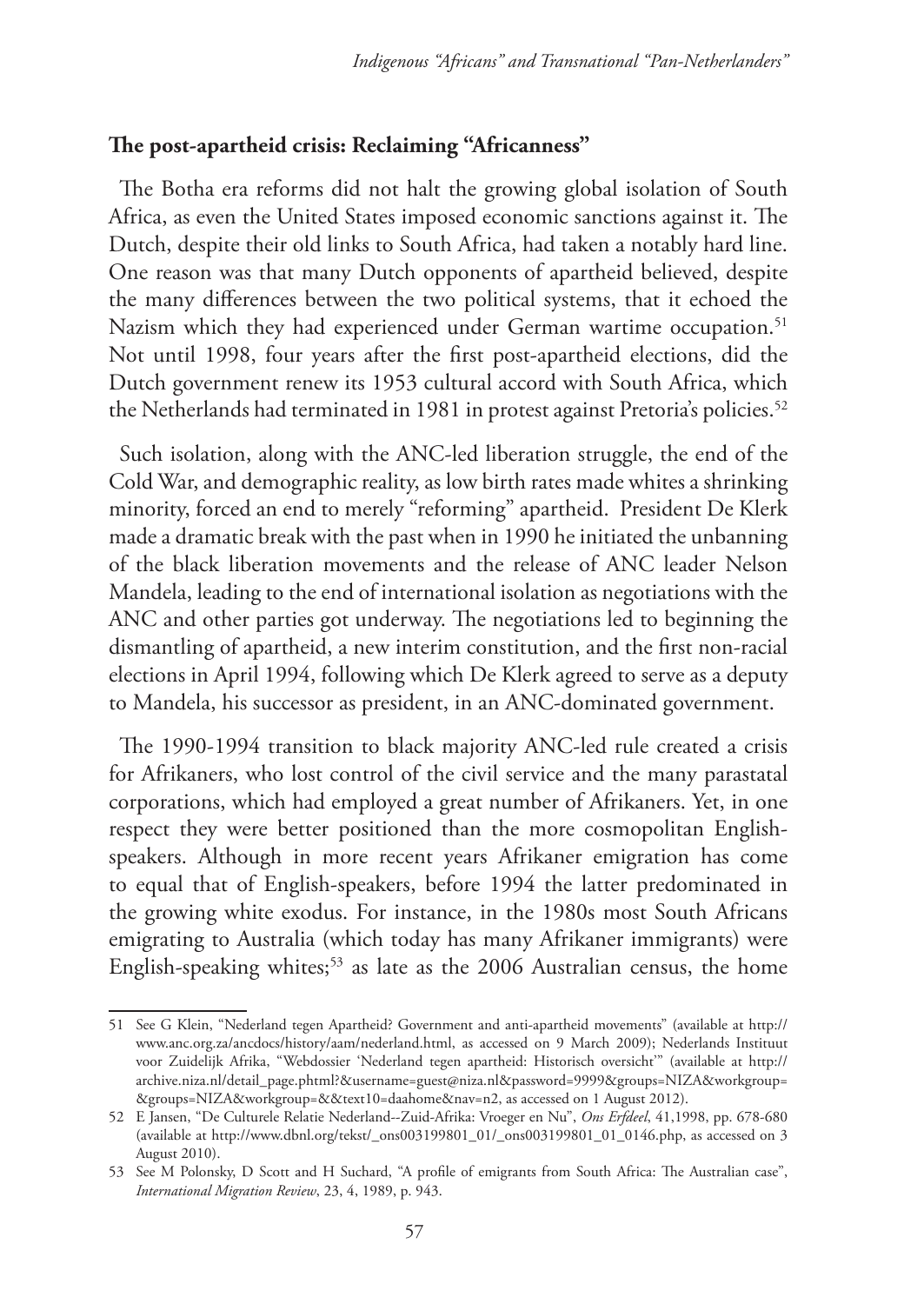language of 81.2% of South African-born inhabitants of that country reported their home language as English, as opposed to 14.5% who listed Afrikaans.<sup>54</sup> In the aftermath of the coming of majority rule, Afrikaners could reaffirm claims to being "indigenous", with far deeper roots in South Africa as its "white tribe" than English-speakers, but now without seeming to use such claims to justify an oppressive system. As shown below, those who espoused this position found common ground with several top ANC leaders, at least in the latters' speeches, even though the growing number of Afrikaner emigrants since 1994 has shown that many were too pessimistic about their future to put much stock in this line of argument.

In 1991 the NP became a multiracial party; it drew approximately two-thirds of "Coloured" and half of Indian-descended voters in the 1994 election.<sup>55</sup> In 1993 the Afrikanerbond replaced the Afrikaner Broederbond, opening its membership to women and black Afrikaans-speakers. In its new "Credo" it described Afrikaners as "the only people on the continent of Africa" which had "spontaneously" and "of its own accord" named themselves after the continent on which they and their ancestors were born.<sup>56</sup> Afrikaner champion Afriforum, linked to the Afrikaner trade union Solidarity, insisted: "we know no other home" than the southern end of Africa;<sup>57</sup> the related website Blynet (Stay-net) declared Afrikaans "an indigenous Africa-language".58

This insistence on being an "indigenous" community helps explain the gradual rapprochement between the ANC and "New" NP (NNP), as the NP was renamed in 1997. Even many ANC leaders came to accept Afrikaners' "African-ness." Addressing the Afrikanerbond in 1999, President Thabo Mbeki insisted that "Afrikaners are Africans," urging that "the Afrikaans idea" be broadened to became part of an "African Renaissance".<sup>59</sup> In 2001 ANC electoral strategist Peter Mokaba argued that the NNP and ANC had much in common as "African parties" and that supporters of the NNP would have

<sup>54</sup> Australian Government, Department of Immigration and Citizenship, "The South African-born community" (available at http://www.immi.gov.au/media/publications/statistics/comm-summ/\_pdf/South-africa.pdf, as accessed on 24 December 2012).

<sup>55</sup> H Giliomee, *The Afrikaners...*, p. 647.

<sup>56</sup> Afrikanerbond, "Kerndokumente: Credo" (available at http://www.afrikanerbond.org.za/credo.htm, as accessed on 26 October 2011).

<sup>57</sup> See opening lines of *Afriforum* "Burgerregtemanifes" (Civil Rights Manifesto) (available at http://www. afriforum.co.za/oor-afriforum/ burgerregtemanifes/, as accessed on 1 August 2012).

<sup>58</sup> Blynet, "Verklaring" (Declaration) (available at http://www.blynet.co.za/verklaring, as accessed on 1 August 2012).

<sup>59</sup> T Mbeki, "Statement to the Afrikanerbond", 27 July 1999 (available at http://www.anc.org.za/ancdocs/history/ mbeki/1999/tm0727.html, as accessed on 3 September 2009).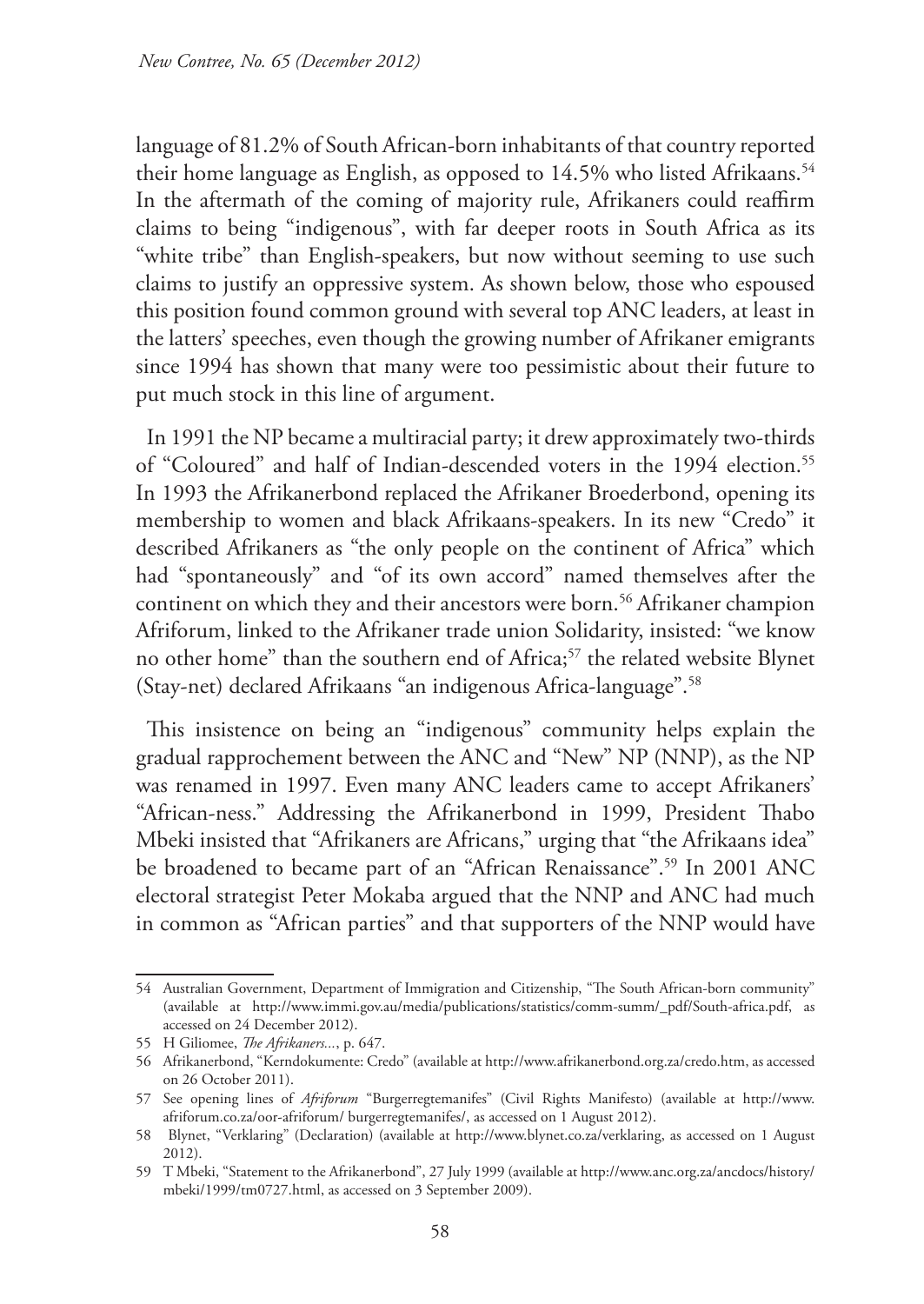less far to go in joining the ANC than those of the "liberal international" Democratic Alliance.<sup>60</sup> The 2004 NNP-ANC "Reconciliation" agreement had as a strategic goal "the recognition that South Africa is an Africa land".<sup>61</sup> When the NNP dissolved itself in 2005, its remaining leaders joined the ANC. At a seminal subsequent meeting between the ANC and the Afrikanerbond, Mbeki quoted the above passage from the latter's "Credo" in his weekly online newsletter, declaring that they could work together precisely "because they share common African roots and are tied to our country by an emotional  $bond.$ ..." $62$ 

In a controversial speech to Afrikaner leaders before the April 2009 election, ANC leader Jacob Zuma, praising Afrikaners' historical role, insisted they were regarded as an indigenous African tribe and that:<sup>63</sup>

... of all the white groups in South Africa it is only the Afrikaner who is really South African in the true sense of the word.

 In a February 2011 interview with the Afrikaans daily newspaper *Beeld*, Zuma expounded further on how Afrikaners differed from other whites, declaring them the only white group which could claim that they too fought for their freedom against the British and died in concentration camps. This, he asserted, was the kind of group which carried not two passports, but one.<sup>64</sup> Such efforts may have promoted more than mere co-operation with the ANC, as some Afrikaners at least appeared to continue in the steps of the former NP leadership. In August 2010 Deputy Police Minister Fikile Mbalula claimed in a media briefing that one sign of the ANC's continued wide support was that the Afrikaners in particular were joining the ANC.<sup>65</sup>

President Zuma also embraced conservative Afrikaners who identify as Africans, naming as a Deputy Minister Pieter Mulder, leader of the small

<sup>60</sup> T Lodge, *Politics in South Africa: From Mandela to Mbeki* (Cape Town, David Philip, 2002), p. 155.

<sup>61</sup> NNP pamphlet, *Versoening: Oorkom die verdeelde verlede - aanvaar ons gedeelde toekoms* (available at http://www. nnp.co.za/ HTML/home,asp, as accessed on 13 August 2004), p. 3.

<sup>62</sup> "Letter from the President: Never Again the Divisions of April 1952", *ANC Today*, 15-21 April 2005 (available at http://www.anc.org.za/ docs/anctoday/2005/at15.htm, as accessed on 2 August 2012).

<sup>63</sup> "Afrikaners 'ál wit stam", *Die Burger*, 3 April 2009 (available at http://www.dieburger.com/Stories/ News/19.0.1434008628.aspx, as accessed on 6 April 2009).

<sup>64</sup> "'Dáár is jou tuiste' – Zuma aan Afrikaner: En dit is nie 'n Orania nie," *Beeld*, 17 February 2011 (available at http://152.111.88/argief/ berigte/beeld/2011/02/17/B1/1/B1News001-StoryC-B2-02html, as accessed on 17 February 2011), p. 3.

<sup>65</sup> "Afrikaners joining the ANC, says Mbalula", *Mail & Guardian Online,* 12 August 2010 (available at http:// www.mg.co.za/printformat/article/2010-08-12-afrikaners-joining-the-anc-says-mbalula, as accessed on 12 August 2010).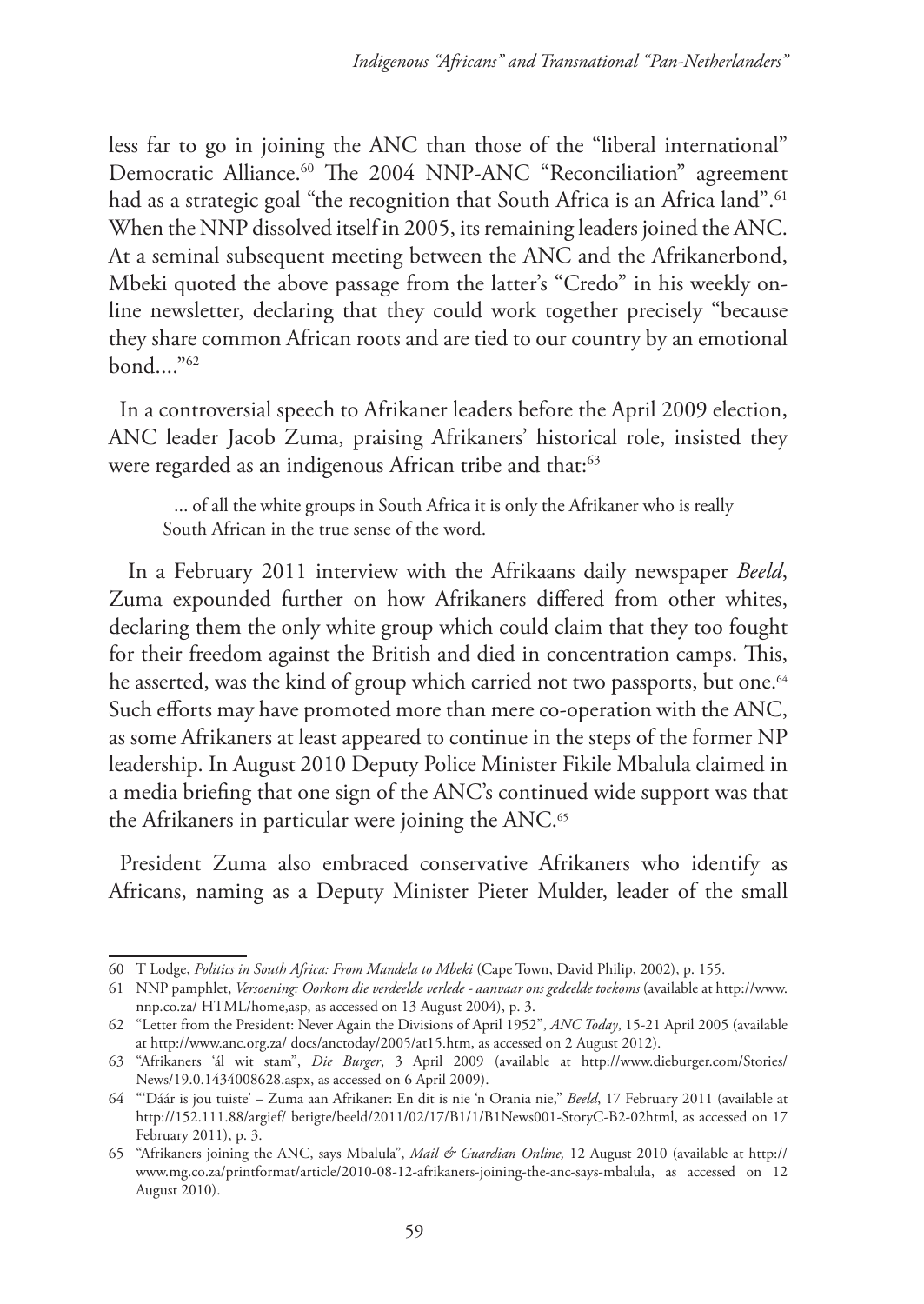Freedom Front Plus Party.66 Like many Afrikaner nationalists today, Mulder promotes using indigenous African tongues (among which he includes Afrikaans), rather than English, which is increasingly displacing the other languages in government, broadcasting, and education*.* He has built ties to indigenous minorities such as the Lakota and Tibetans, noting that the green in Freedom Front Plus colors is in ninety percent of African countries' flags.67 The African bloc in the Brussels-based Unrepresented Nations and Peoples Organization, dominated by indigenous minorities, even backed the successful 2008 FFP application for Afrikaner membership.<sup>68</sup>

Although such claims of being indigenous "Africans" may find resonance well beyond the ranks of Afrikaners themselves, it certainly is possible to read too much into Afrikaners describing themselves as such. A recent study by two psychologists, Cornel Verwey and Michael Quayle, based on private conversations with eleven male and four female middle-class Afrikaners, most in their twenties and thirties, does offer a note of caution. During two evenings in the setting of informal *braais* (barbeques), the authors found that their informants rejected many longstanding identifiers of being "Afrikaner," including apartheid as a policy, the importance of the Great Trek, "traditional" Afrikaner dress such as safari suits, and even retaining Afrikaans as a dominant language in South Africa. However, while several embraced the notion of Afrikaners being "African," this did not imply embracing a broader identity, as they drew sharp distinctions between themselves and black Africans, whom they viewed as threatening, whereas they felt a greater affinity with other whites. Most viewed "Africa" as a dangerous continent in which declining numbers of whites led to a general deterioration in standards.<sup>69</sup> This insubstantive understanding of being "African" and "indigenous" clearly hearkens back to the earlier, tortured apartheid-era connotations discussed earlier in this article, despite the formal rejection of apartheid as a system. Leaders such as Mulder or Mbeki seemed to have something more genuinely inclusive and optimistic in mind.

<sup>66</sup> P Mulder, "Deputy minister's position for FF+", 11 May 2009 (available at http://www.vryheidsfront.co.za, as accessed on 1 August 2012).

<sup>67</sup> P Mulder*, Kan Afrikaners toyi-toyi?* (Pretoria, Protea-Boekhuis, 2008), pp. 115-126, 203-205, 245. The FF Plus website includes extensive links to international bodies promoting minority rights (available at http://www. vryheidsfront.co.za/index.asp?|=e, as accessed on 26 October 2011).

<sup>68</sup> See "Afrikaner issues brought to international level", 20 May 2008 (available at http://www.unpo.org/content/ view/8156/236/, as accessed on 1 August 2012).

<sup>69</sup> C Verwey and M Quayle, "Whiteness, racism, and Afrikaner identity in post-apartheid South Africa", *African Affairs*, 111, 445, 2012, pp.551-575.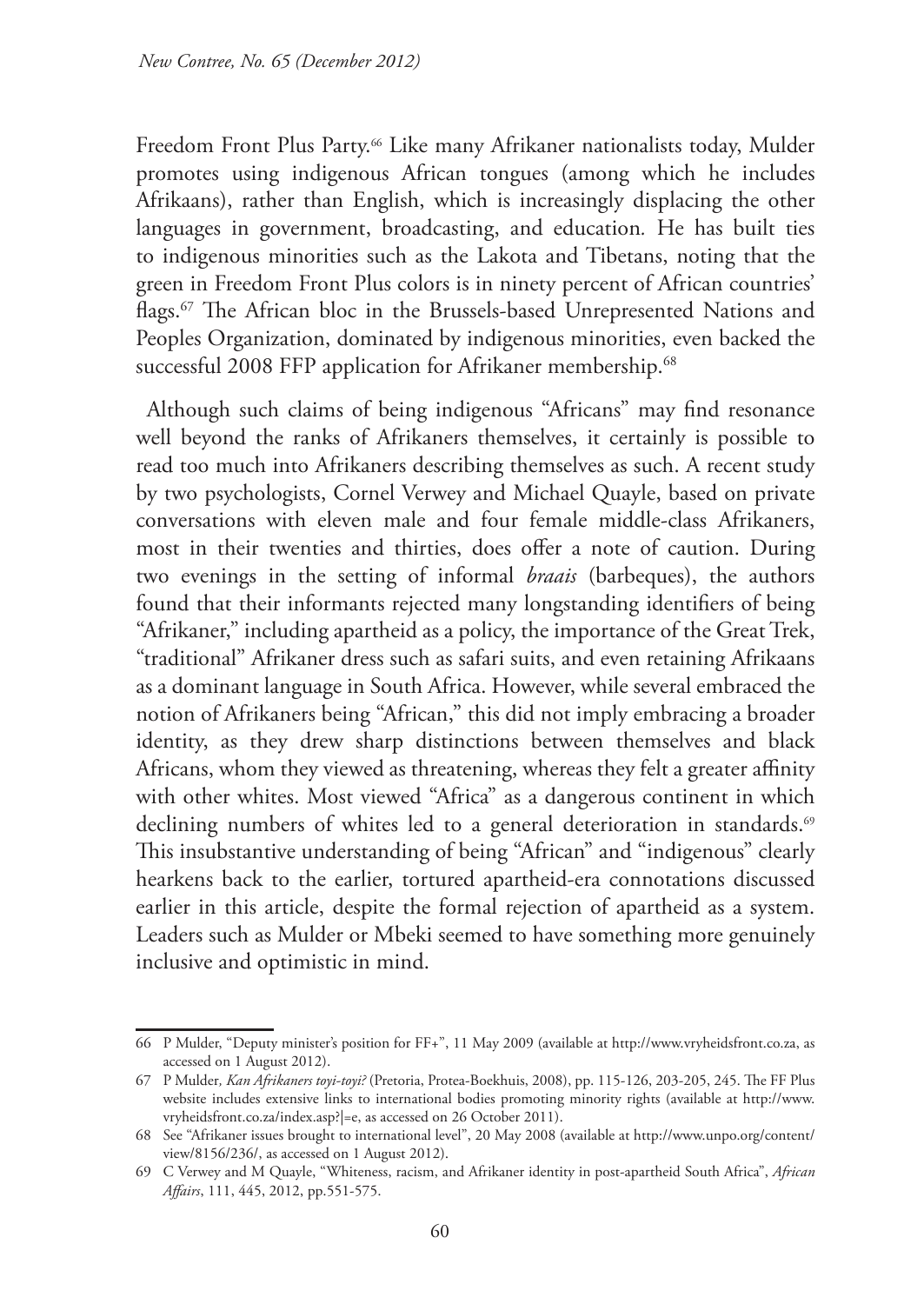# **Post-apartheid crises moments: Reconnecting to the Low Countries**

Mulder has also embraced the pan-Netherlandic option in "re-imagining" Afrikaner identity. In 2002 he visited the Netherlands and Belgium to build "closer ties with members of the Afrikaans language family in these lands", albeit insisting to a warmly receptive Flemish Antwerp audience that Afrikaners were "now of Africa".<sup>70</sup> Afriforum, seeing strength in numbers, has promoted the place of Afrikaans in the Netherlandic language group.71 The Solidarity Afrikaner trade union announced in a news release that as part of a 2010 campaign which it was backing to promote Afrikaner "Africa identity" with the theme "Enough! Our Footprints are in Africa!" singer Gerrie Pretorius was taking his footprint cast to Oudorp, his Dutch ancestral town.72

Those yet further Right also sought such links, aided by a nationalist antiimmigrant backlash in Europe. Henk van de Graaff, who promoted the "Boer heritage," led a South African branch of the militant *Diets* (pan-Netherlandic) Dutch and Flemish nationalist organisation Voorpost; in 2003 he addressed the annual Ijzerwake (Yser vigil), which uses the commemoration of World War I battles near the Ijzer River to promote radical Flemish nationalism.<sup>73</sup> In January 2009 he and his Paardekraal branch of the militant Afrikaner nationalist organization, the Verkenners ("Scouts"), offered to host Geert Wilders, a leading far Right Dutch politician, to show a controversial film on Islam.74 In 2010 the website of the small Afrikaner Volksparty, advocating oldtime apartheid, had a regular link entitled *Nederlandse Nuusflitse* (Netherlands Newsflashes), updating viewers on Wilders, Muslim immigration, and other major concerns of the Dutch populist Right.75

<sup>70</sup> P Mulder, "Kulturele bande tussen SA en België", 20 May 2002 (available at http://www.vryheidsfront.co.za/ index.asp, as accessed on 1 August 2012).

<sup>71</sup> Afriforum, "Nouer bande tussen Afrikaans en Nederlands gelê", 20 July 2009 (available at http://www. afriforum.co.za/ nouer-bande-tussen-afrikaans-en-nederlands-gele/, as accessed on 1 August 2012).

<sup>72</sup> Solidarity, "Basta, Ons voetspore is in Afrika!", 2 January 2010 (available at http://www.solidaritysa.co.za/ Tuis/ wmprint.php?ArtID=3555, as accessed on 1 August 2012).

<sup>73</sup> On Van der Graaff's role as Afrikaner cultural nationalist, see "Monument changes 'akin to grave-desecration'", 3 June 2006 (available at http://thenewsouthafrica.wordpress.com/2006/06/04/monument-changes-akin-tograve-desecration, as accessed on 1 August 2012); on his ties to Voorpost, see G de Wit, "Wat Schrijft Rechts?" (available at http://ww.xs4all.nl/~afa/alert/3\_8/wat38.html, as accessed on 11 March 2009); see also "Ijzerwake 2003: Trouw aan het Ijzertestament" (available at http://ijzerwake.org/index.php?option=com\_content&vie w=article&id=165:ijzerwake-2003-trouw-aan-het-ijzertestament&catid=46:geschiedenis&Itemid=234) and "Groet uit Zuid-Afrika door Henk Van de Graaff" (available at http://ijzerwake.org/ index.php?option=com\_co ntent&view=article&id=169&Itemid=238), both accessed on 1 August 2012.

<sup>74</sup> Anon., "Geert Wilders na Suid-Afrika genooi", January 2009 (available at http://paardekraalverkenners. blogspot.com/2009/01/geert-wilders-na-suid-afrika-genooi.html, as accessed on 1 August 2012).

<sup>75</sup> See link "Nederlandse nuusflitse" (available at http://www.afrikanervolksparty.org/ index.php?option=com\_co ntent&view=category&id=38&Itemid=33, as accessed on 28 July 2010).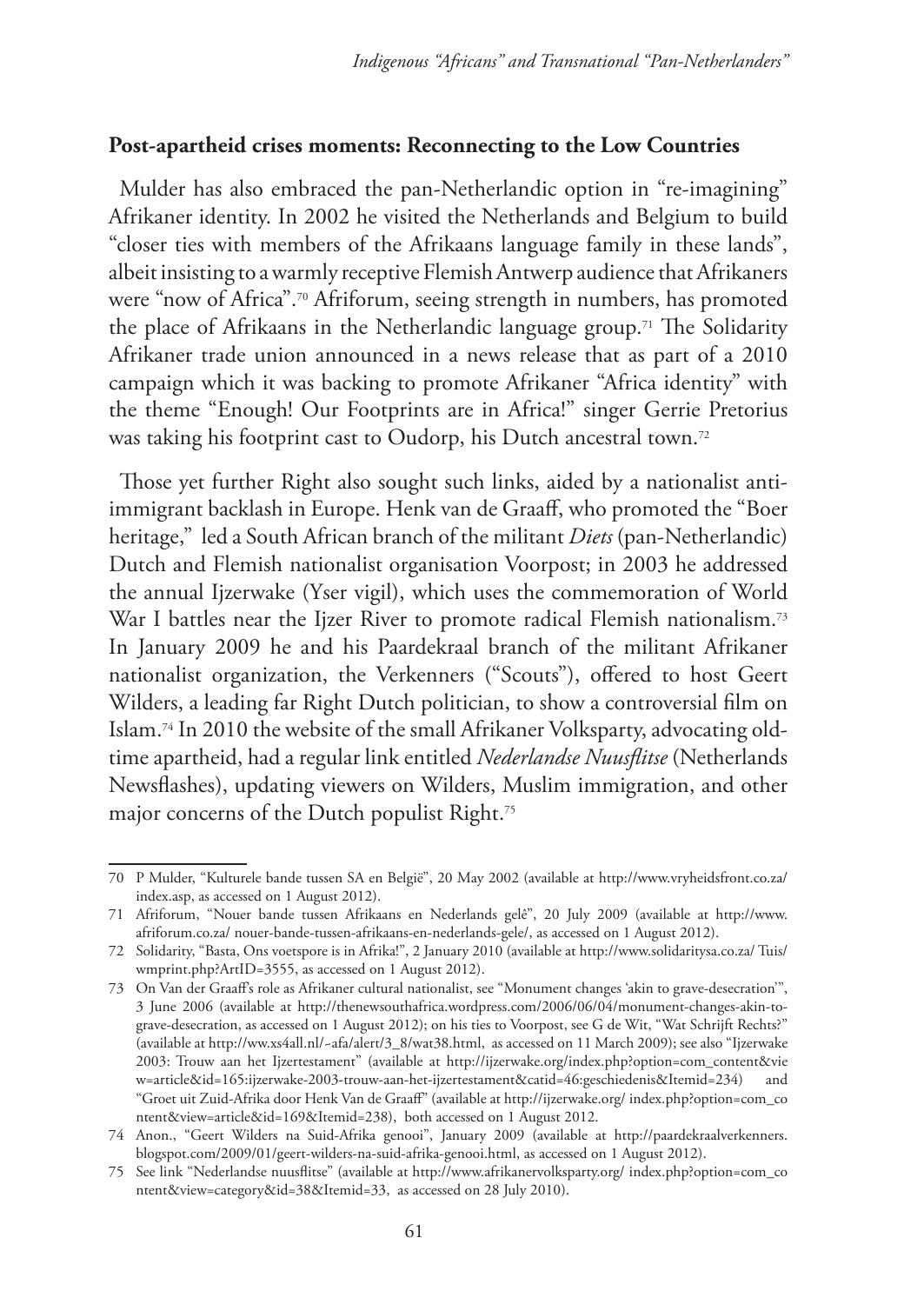Interest has been mutual. During an official 2008 visit Dutch Deputy Foreign Minister Frans Timmermans (as a member of the Dutch Labour Party, no rightist) expressed support for improving the position of Afrikaans, which needed to be freed of its past association with apartheid, and which he puzzlingly described as "the lingua franca" of Netherlanders, Flemings, South Africans and Namibians.76 Flemish Foreign Minister Geert Bourgeois, a mainstream Flemish nationalist, worked in mid-2008 with Timmermans to promote cultural cooperation with South Africa, including regarding the position of Afrikaans (Bourgeois left office later that year).<sup>77</sup> In 2005 the largest hardline Flemish nationalist party, Vlaams Belang (VB), raised the murders of many Afrikaner farmers in the Belgian Parliament,78 and in the Flemish Parliament,79 where VB championed preserving Afrikaans and preventing Pretoria's name being changed to the Sesotho "Tshwane".<sup>80</sup>

When Afrikaner rights activist Dan Roodt, who compares the Flemish secessionist movement to the Boers' struggle against Britain, visited the Low Countries in 2010, he was a guest and speaker (in Afrikaans) at a fund-raising dinner at the home of the Vlaams Belang leader, Filip de Winter.<sup>81</sup> Dutch cultural nationalist Marcel Bas edits a Dutch/ Afrikaans website, *De Roepstem* ("for Great-Netherlandic and Afrikaner identity"), he has ties to conservative Afrikaner activists and promotes what he views as the common Dutch-Flemish-

<sup>76</sup> Dutch Government press release, "Timmermans wil positie van het Afrikaans versterken", 7 February 2008 (available at http://www.rijksoverheid.nl/nieuws/2009/07/27/timmermans-wil-positie-van-het-afrikaansversterken.html, as accessed on 6 August 2012).

<sup>77</sup> O Terblanche, "Vlaandere en Suid-Afrika: Normalisering van politieke en kulturele betrekkinge sedert 1990", *New Contree,* 59, May 2010, p. 134.

<sup>78</sup> "Guido Tastenhoye in resolutie: Gruwelijke 'plaasmoorde' op blanke Zuid-Afrikaanse boeren moeten stoppen", 21 February 2005 (available at http://www.vlaamsbelangkamerfractie.be/a/index.php?option=com\_content&t ask=view&id=302&Itemid=31, as accessed on 26 October 2011).

<sup>79</sup> L van Nieuwenhuysen, Question, "'Plaasmoorden' Zuid-Afrika – Vlaamse houding", 19 September 2003 (available at http://docs.vlaamsparlement.be/docs/bva/atomiseringen/ato20032004/nr03.pdf/ceysens/137.pdf, as accessed on 26 October 2011); J Vrancken, Question, "Samenwerking met Zuid-Afrika - 'Plaasmoorden", 26 October 2005 (available at http://www.vlaamsparlement.be/Proteus5/showSchriftelijkeVraag. action?id=421072, as accessed on 26 October 2011).

<sup>80</sup> See "Commissie voor buitenlandse en Europese aangelegenheden vergadering van 22/10/1998: Vraag om uitleg van de heer Luk Van Nieuwenhuysen… over de toekomst van het Afrikaans in Zuid-Afrika en het beleid terzake van de Vlaamse regering" (available at http://www.vlaamsparlement.be/Proteus5/showVI.action?id=258527, as accessed on 26 October 2011) and "Stuk 364 (2004-2005) – Nr.1, 'Voorstel van Resolutie van de heren Christian Verougstraete, Herman De Reuse, Karim van Overmeire, en John Vrancken – betreffende het behoud van Pretoria als officiële naam voor de bestuurlijke hoofdstad van Zuid-Afrika'", 1 June 2005 (available at http:// jsp.vlaamsparlement.be/docs/stukken/2004-2005/g364-1.pdf, as accessed on 26 October 2011).

<sup>81</sup> D Roodt, "Afrikaner-'sagtemag' in die Lae Lande", 1 June 2010 (available at http://roodt.org/?m=201006, as accessed on 1 August 2012).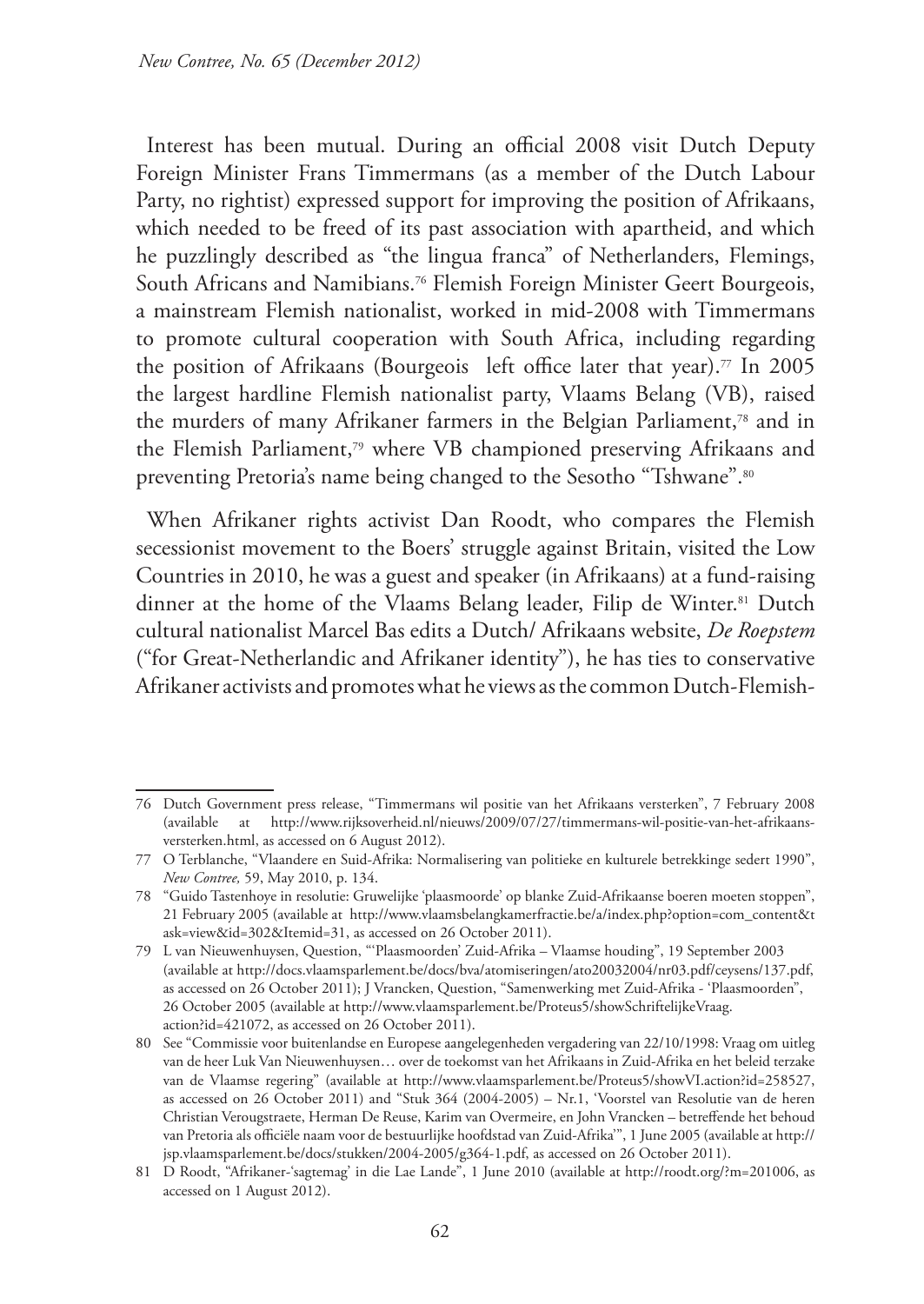Afrikaner struggle for language and culture.<sup>82</sup> In 2010 the website of the small Pan-Netherlandic group, Dietse Kameraden, a "Nationalist Volk Movement for Volk and Fatherland", listed links to like-minded groups, including Vlaams Belang, Voorpost - and the Afrikaner Volksparty.<sup>83</sup> Voorpost has viewed Afrikaners as part of "our *volk*", supported their struggle "for their culture and language",<sup>84</sup> and in a 1999 Voorpost "action" demonstrated against the University of Leiden's giving President Nelson Mandela an honorary doctorate with a banner proclaiming: "MANDELA MOORDENAAR [Murderer]". 85

Voorpost's *Revolte*, "the struggle magazine for Netherlands and Flanders", had as its cover article "The death of a nation and of Eugène Terre'blanche", following the 2010 murder of the leader of the ultra-Right Afrikaner Weerstandsbeweging (Afrikaner Resistance Movement); the magazine pictured him on the cover with the Afrikaans motto "Ons Vir Jou Suid-Afrika" ("We For You South Africa").<sup>86</sup> Vlaams Belang echoed this same sentiment with a piece in its on-line magazine, in which it depicted Terre'blanche's death as part of an alleged pattern of widespread killings of Afrikaner farmers.<sup>87</sup>

Potential for furthering pan-Netherlandic relationships seems to go beyond "just" hardline nationalists. In the months following Terre'blanche's death, several hundred Afrikaners joined a "Right of Return" campaign to persuade the Dutch authorities to enact a *Jus Sanguinis* (right of blood law) to allow Afrikaners to obtain asylum in the Netherlands as their "original" home. Although there was no official response, Kees van der Staiij, a Dutch Member of Parliament and chairman of the conservative-Protestant Staatkundig-Gereformeerde Party (Political-Reformed Party), argued that the Netherlands had a "special responsibility towards the often very religious South Africans of Dutch descent".88 Another example is the interest in new Afrikaner music

<sup>82</sup> See main page and "Bezoek aan Zuid-Afrika in 2007: Verslag van een nieuw Afrikaner cultureel reveil", "Het Oostenrijks corporatisme", and "Het Portuguees corporatism," (available at http://roepstem.net/index.html, as accessed on 26 October 2011).

<sup>83</sup> Anon., "Verwijzingen" (Links) (available at http://www.dietsekameraden.com/, as accessed on 4 August 2010).

<sup>84</sup> Anon., "Meer info over… Zuid-Vlaanderen en Zuid-Afrika: Voorpost laat ze niet los", 13 October 2009 (available at http://www.voorpost.org/16/5, as accessed on 4 August 2010).

<sup>85</sup> Anon., "Nieuws: Actie tegen Nelson Mandela", 12 March 1999 (available at http://www.voorpost.org/1/82, as accessed on 4 August 2010).

<sup>86</sup> Anon., "Nieuws: Revolte nr. 146 is uit," 1 July 2010 (available at http://www.voorpost.org/1/8, as accessed on 4 August 2010).

<sup>87</sup> Anon., "Kill die Boer," *Vlaams Belang*, April 2010 (available at http://www.vlaamsbelang.org/0/7137/, as accessed on 1 August 2012).

<sup>88</sup> Ian Evans, "White South Africans use Facebook in campaign to return to Holland", *The Christian Science Monitor*, 17 May 2010 (available at http://www.csmonitor.com/World/Africa/2010/0517/White-South-Africans-use-Facebook-in-campaign-to-return-to-Holland, as accessed on 24 December 2012).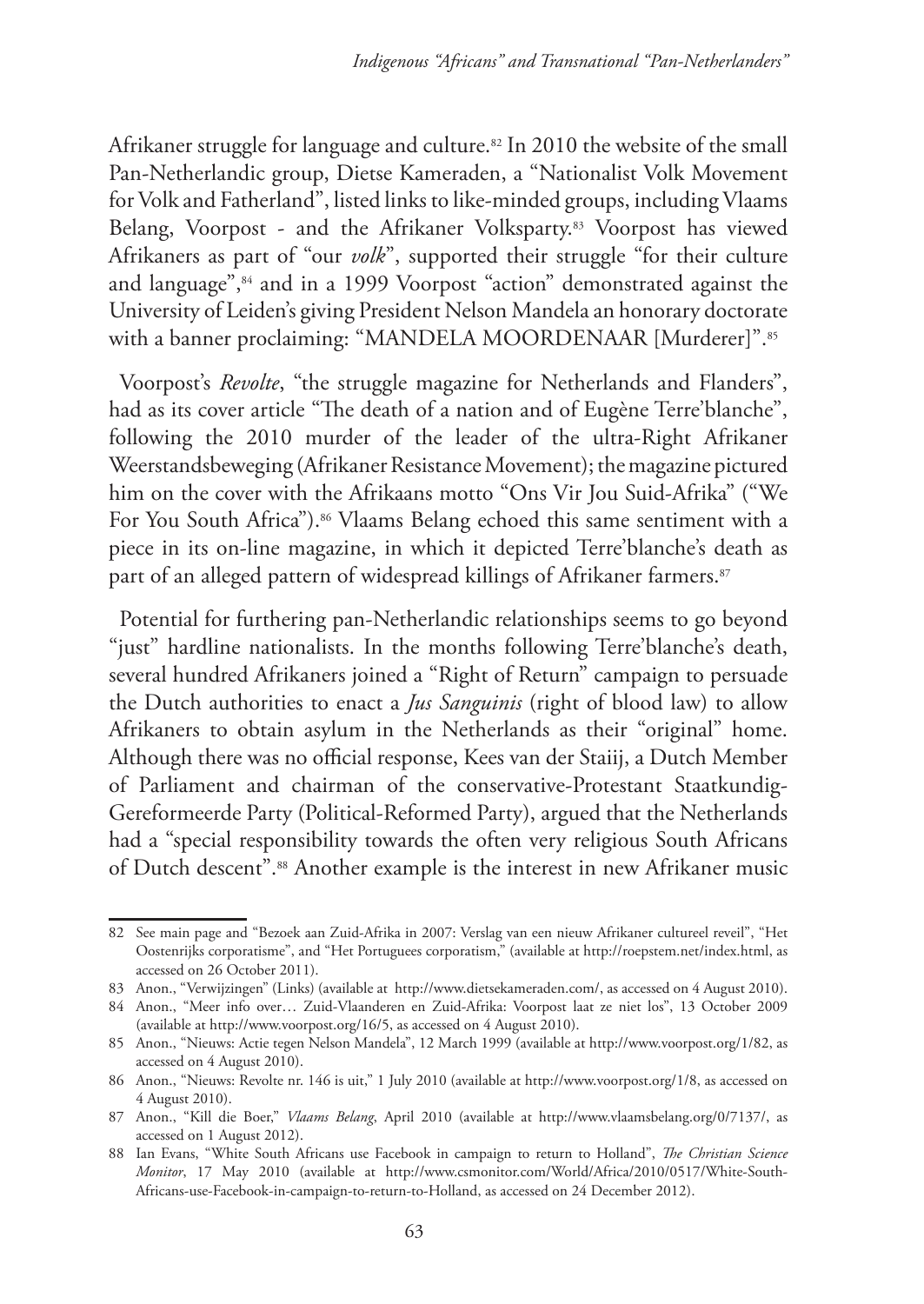in the Low Countries, as is the support for Afrikaans language rights by a centre-left Dutch politician such as Frans Timmermans. Since 2002 the satellite television channel *Het Beste van Vlaanderen en Nederland* has been available on the South African DStv network.<sup>89</sup> A May 2010 conference in Amsterdam to promote Afrikaans and Afrikaans literacy (not only among white Afrikaners, but all Afrikaans-speakers) was co-sponsored by the quasigovernmental Nederlandse Taalunie (Dutch Language Union), the trade union Solidarity, and the Foundation for the Empowerment of Afrikaans; representatives of the Dutch and Flemish governments were also present.<sup>90</sup>

There was a major post-1990 revival in cultural exchanges between Afrikaans-speakers and the Netherlands and Flanders. For instance, four Dutch and four Flemish writers and poets visited South Africa for two weeks in 1996, giving readings and workshops, and appearing on the main program at the Little Karoo National Arts Festival; six prominent Afrikaans writers undertook a similarly unprecedented trip to Flanders and the Netherlands the next year, sponsored by the Nederlandse Taalunie. Ten Flemish musical theatre productions were presented at the Little Karoo festival in 2001, while Afrikaner and Flemish music groups began to perform in cultural exchanges at festivals in South Africa and Belgium. As early as 1993, Afrikaans was featured as a "daughter language of Dutch" in the Dutch and Flemish exhibition at the Frankfurt Book Fair, the largest such event in the world. The divergence over time between Afrikaans on one hand and Dutch/Flemish on the other has, however, admittedly limited the sales of Afrikaans books in the Low Countries.<sup>91</sup>

By 2000 the only African land among the six countries where the regional Flemish government had diplomatic representation was South Africa.<sup>92</sup> Conversely, even late "alternative" Afrikaner musician Ralph Rabie, alias "Johannes Kerkorrel" ("Johannes Church Organ"), whose anti-Afrikaner establishment music was very popular in the 1990s in the Low Countries,<sup>93</sup> declared that he increasingly felt drawn more to them than to South Africa.<sup>94</sup>

<sup>89</sup> O Terblanche, "Vlaandere en Suid-Afrika: Normalisering van politieke en kulturele betrekkinge sedert 1990", *New Contree,* 59, May 2010, p. 123.

<sup>90</sup> Europeërs bereid om Afrikaanses to help", *Die Burger*, 4 June 2010 (available at http://152.111.1.87/argief/ berigte/dieburger/ 2010/06/04/SK/8/sake4junie.html, as accessed on 3 September 2010).

<sup>91</sup> O Terblanche, "Vlaandere en Suid-Afrika…,", *New Contree,* 59, May 2010, pp. 122-1315.

<sup>92</sup> O Terblanche, "Vlaandere en Suid-Afrika…", *New Contree,* 59, May 2010, p. 121.

<sup>93</sup> See biography, "A Tribute to Johannes Kerkorrel" (available at http://www.kuleuven.be/iccp/2004/iccp14/ biography.htm, as accessed on 1 September 2010).

<sup>94</sup> M du Preez, *Oranje blanje blues: Vrye Weekblad, 88-94 – 'n Nostalgiese trip* (Cape Town, Zebra Press, 2005), p. 36.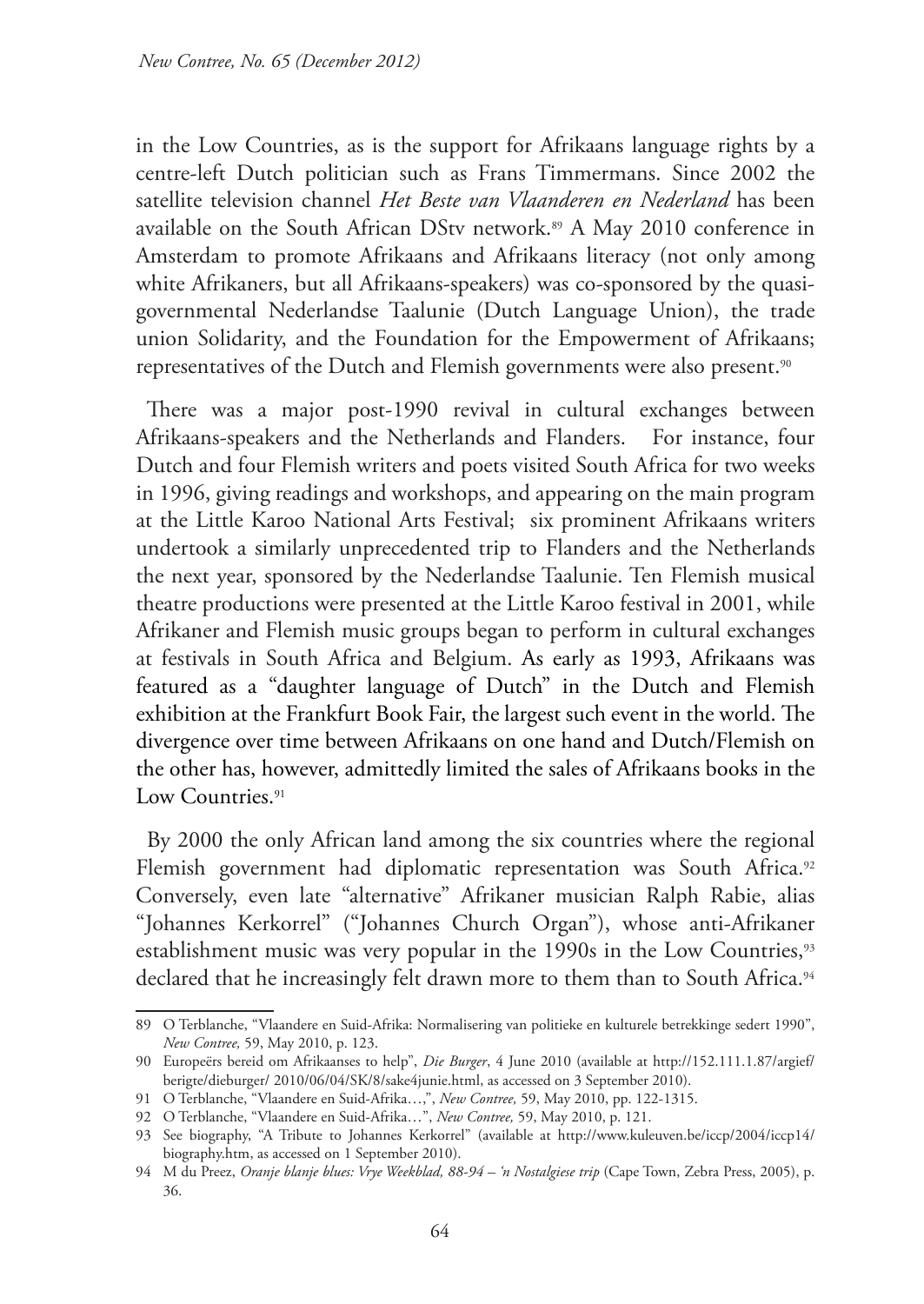# **Conclusion**

Afrikaners face a challenging future. Amongst other issues, affirmative action aiding historically disadvantaged groups has replaced practices favoring whites, especially Afrikaners, in employment, promotions, and admission to universities, Afrikaans-medium schools and universities have increasingly adopted English, which is in greater demand, and appalling violent crime rates afflict all South Africans; now even many younger, more educated Afrikaners are emigrating, while others fall into apathy and some into deep poverty.<sup>95</sup> Some black political activists echo the Afrikaner far Right in keeping alive old enmities. Still, many, especially younger, Afrikaners seem committed to an over-arching "South Africanness," assuming an "African," not a "European settler" identity. To the extent that the ANC leadership recognizes the potential from drawing on this identification with "Africanness", rather than demonizing them for past sins, Afrikaners may succeed in at least one respect in the new South Africa: making their case as its "white tribe" .

As for pan-Netherlandic ties, the relationship was always complicated by distance, early divergence between their societies and languages, and very different socio-political contexts. Nevertheless, except perhaps in the heyday of apartheid, there probably was more love than hate between these longseparated cousins. Rebuilding those links allows Afrikaners to enjoy a different sense of wider belonging or even to act as a possible transcontinental bridge between the peoples of Europe and Africa.

It is of course always possible to use such ethnic re-construction of Afrikaner identity as "African" or "pan-Netherlandic" cynically, or as a means of harnessing ethnic grievances to promote extremism, or in a hollow, meaningless fashion, as shown by some of the examples cited above. Nevertheless, to the extent that such "re-construction" is genuine in recasting Afrikaners' self-definition in contemporary multi-cultural and transnational terms, it could make the most (and best) of Afrikaners' much changed circumstances.

<sup>95</sup> See for instance Dean Saffron, "Afrikaners Hit Bottom", *New Internationalist Magazine,* 429, January 2010 (available at www.newint.org/columns/essays/2010/01/01/afrikaners-hit-bottom/, as accessed on 2 August 2012).